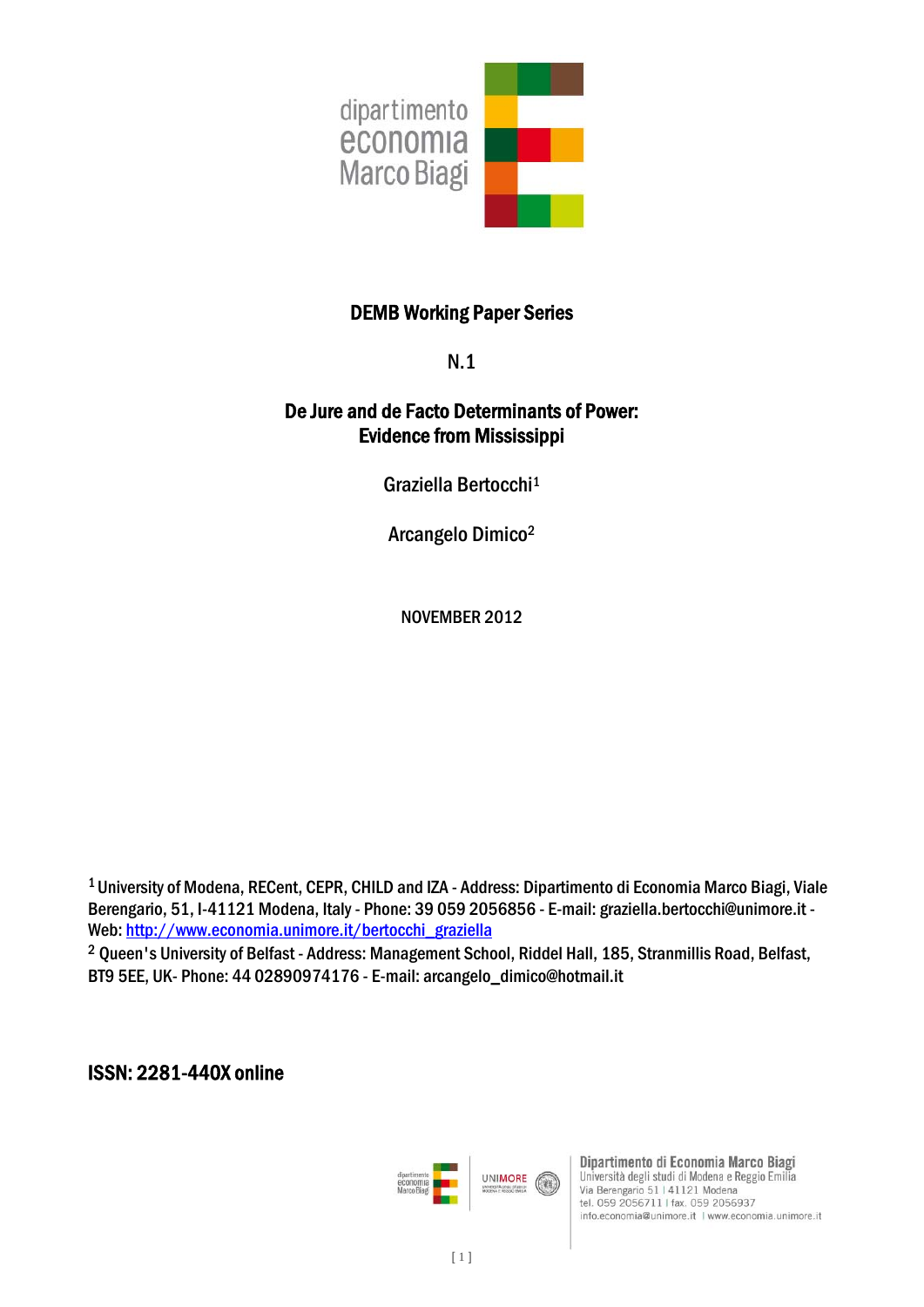# De Jure and de Facto Determinants of Power: Evidence from Mississippi<sup>#</sup>

Graziella Bertocchi\* Arcangelo Dimico\*\*

November 2012

## **ABSTRACT**

We evaluate the empirical relevance of de facto vs. de jure determinants of political power in the U.S. South between the end of the nineteenth and the beginning of the twentieth century. We apply a variety of estimation techniques to a previously unexploited dataset on voter registration by race covering the counties of Mississippi in 1896, shortly after the introduction of the 1890 voting restrictions encoded in the state constitution. Our results indicate that de jure voting restrictions reduce black registration but that black disfranchisement starts well before 1890 and is more intense where a black majority represents a threat to the de facto power of white elites. Moreover, the effect of race becomes stronger after 1890 suggesting that the de jure barriers may have served the purpose of institutionalizing a de facto condition of disfranchisement.

JEL Codes: J15, N41, O43, P16. Key words: Race, voting, institutions, education, inequality.

 $*$  We would like to thank workshop participants at ECINEQ 2011, Singapore Management University, Tufts University, Boston University, New York University and Brown University, for helpful comments on a previous draft. Generous financial support from Fondazione Cassa di Risparmio di Modena and the Italian University Ministry is gratefully acknowledged. \* Affiliations: University of Modena, RECent, CEPR, CHILD and IZA - Address: Dipartimento di Economia Marco Biagi, Viale Berengario, 51, I-41121 Modena, Italy - Phone: 39 059 2056856 - Email: graziella.bertocchi@unimore.it - Web: http://www.economia.unimore.it/bertocchi\_graziella \*\* Affiliation: Queen's University of Belfast - Address: Management School, Riddel Hall, 185, Stranmillis Road, Belfast, BT9 5EE, UK- Phone: 44 02890974176 - E-mail: arcangelo\_dimico@hotmail.it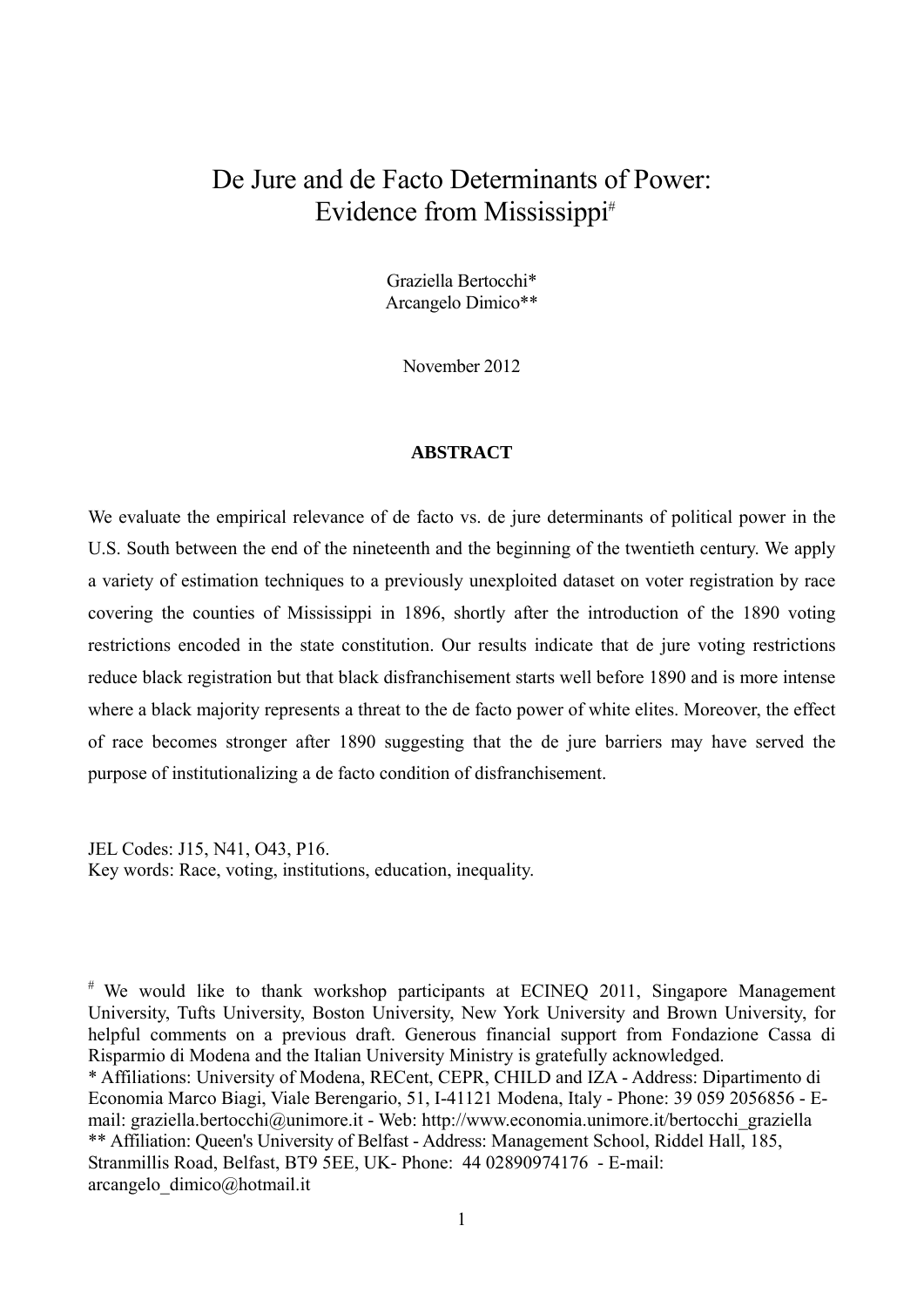#### *1. Introduction*

Recent advances in comparative development have investigated the determinants and the influence of institutions. In order to understand the coexistence of change and persistence in institutional dynamics, a crucial distinction has been drawn between de jure and de facto sources of political power (Acemoglu and Robinson, 2008a,b). De facto power is power that is not allocated by de jure institutions such as voting legislation or elections, but rather is possessed by a social group as a result of wealth, violence, or other means. In the context of the U.S. South during the Restoration de jure power took the form of suffrage restrictions, while de facto control reflected the inter-racial conflict between the white elites and the black descendants of slaves. The goal of this paper is to investigate empirically the relative strength of these alternative although interrelated sources of power. More specifically, we analyse the determinants of electoral outcomes such as voter registration and turnout, with special focus on their racial distribution, on the basis of previously unexploited data covering the counties of Mississippi at the end of the nineteenth century. These data represent a unique source of information on voter registration by race at the county level.

Between the end of the nineteenth and the beginning of the twentieth century southern U.S. states introduced a series of procedures and laws aimed at disfranchising a large share of the population. The majority of these laws took the form of poll taxes and literacy tests which prevented poor and illiterates from casting their vote. African Americans and poor whites were the main target of these rules. In fact, by ensuring their support to the Republican and to the Populist parties these groups represented a serious threat to the aspirations of the wealthy white landowners who were mainly represented by the Democratic party. In order to insulate the political system from these challenges to their hegemony, white Democrats introduced barriers to voting meant to exclude the majority of blacks and poor whites from the southern electorate.

The effectiveness of these procedures is still largely debated. While some scholars believe in an effective power of the disfranchisement schemes in restricting electorate suffrage (e.g., Kousser, 1974), others forcefully question it (e.g., Bond, 1934, 1939; Key, 1949; Ogden, 1958). In particular Key argues that de jure disfranchisement is the result of a condition of de facto disfranchisement mainly grounded on race - which restricted the electorate even before these laws were passed. According to Key's fait accompli hypothesis, the white elite was able to push these laws through the assemblies only because political participation had already been suppressed through the use of extralegal forces, violence, intimidation, and a growing hegemony of the white plantation elite represented by Democrats. The feeling that such a state of violence and fraud could not be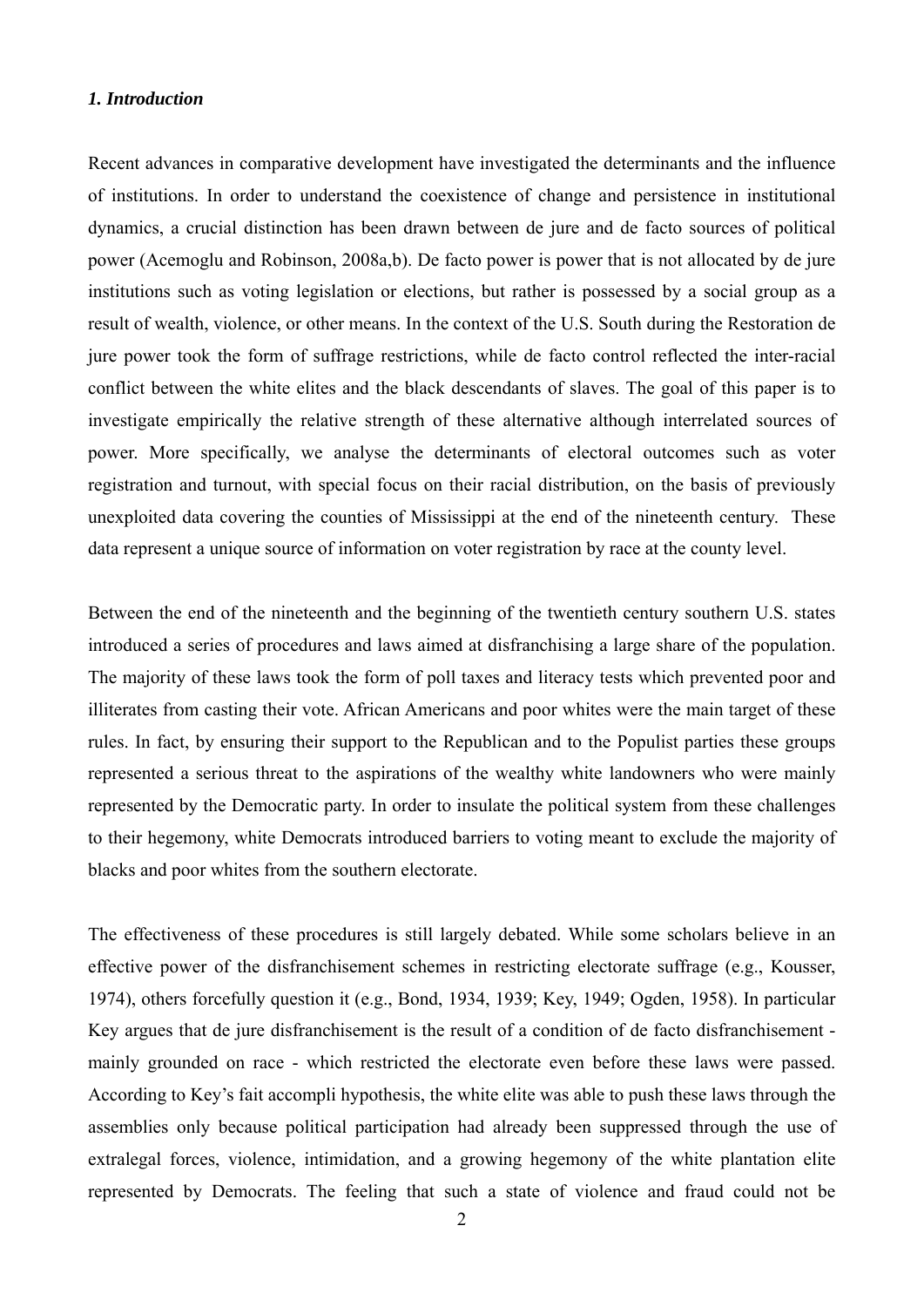perpetuated for long and the increasing abuse of power in public office led to the passage in State Constitutions of de jure procedures (Wharton, 1947).

This paper contributes to the above literature by providing evidence on the importance of de facto vs. de jure political power, that is, of race vs. suffrage, in the U.S. South. Mississippi represents an ideal starting point for such an investigation. In the past, it had one the highest proportion of slaves (52 percent in 1860, third after South Carolina and Louisiana) and in 2000 still had the highest proportion of blacks (37 percent if we exclude the District of Columbia with 60 percent). The state was one of the first to enact de jure disfranchisement provisions in 1890. Moreover, in economic terms, it has always been one of the most backward states of the U.S., with the lowest income per capita (\$15,853) in 2000.

In November 1890 a new constitution replaced the Mississippi constitution of 1869. New qualifications for voters required that *"each elector (1) Be a male citizen; (2) Be twenty-one years of age or over; (3) Be a resident of the State two years and of the election district or municipality one year; (4) Be registered to vote; (5) Be not disqualified by reason of insanity, idiocy, or conviction of certain crimes; (6) Be able to read any section of the State Constitution, or be able to understand it when read to him, or to a give reasonable interpretation of it; (7) Have paid all taxes by February of the year in which he desires to vote and produce evidence of payment. This includes payment of an annual poll tax of two dollars."* Therefore, in addition to longer residence requirements, the novelties introduced by the new constitution were a literacy test and a poll tax, both as prerequisites for registration. A complete re-registration was required before the first election following the  $1<sup>st</sup>$  of January 1892.

In order to conduct our analysis of the effect of the new constitution we use a previously unexploited source of official statistics for the state of Mississippi that we collected from the United States v. Mississippi Interrogatory Answers. *"The Interrogatory Answers collection is the result of a 1962 action brought by the "USA government against the State of Mississippi (…), alleging that the defendants had violated the voting rights of African American citizens. The U.S. District Court for the Southern District of Mississippi dismissed the complaint, but the Supreme Court reversed the suit on appeal in March 1965. However, Congress passed the Voting Rights Act of 1965 before the District Court reconsidered the case (…). The information outlined in the interrogatory answers provide detailed data and sources that illuminate the difficulties African Americans faced in Mississippi when they attempted to exercise their right to vote between 1890 and 1963."* (University of Mississippi Libraries, Digital Collections). In particular, the Interrogatory Answers contain cross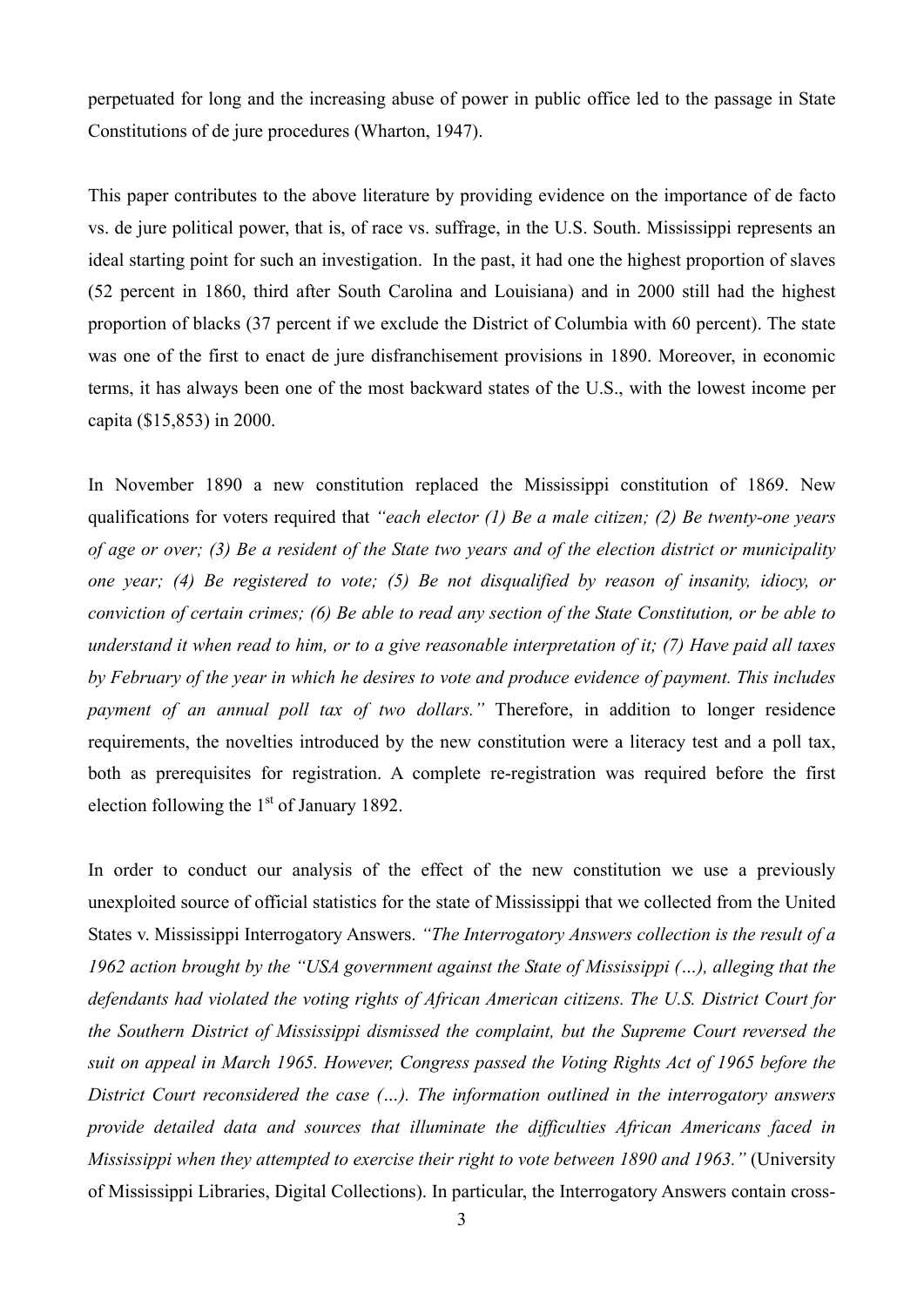sectional county-level data on voter registration by race for the 1896 presidential election.

We merge this source with data on total voter turnout for presidential elections and we exploit the correlation between black registration and turnout in 1896 in order to reconstruct data on black registration in Mississippi at the end of the  $19<sup>th</sup>$  century. We compare the resulting estimates with those in Kousser (1974) and Redding and James (2001) and we use them in order to investigate the determinants of electoral outcomes. Next, in order to identify the causal effect of voting restrictions vs. racial factors, we compare results from a difference and difference approach with results from a cross-county regressions. We find that black registration in Mississippi declines after the de jure innovations of 1890 but is also strongly reduced in the presence of a larger black share. Finally, we also investigate whether voting restrictions ultimately matter in economic terms as predicted by distributive politics models. We find that political participation does influence both educational policies and economic inequality.

The main message emerging from our investigation can be summarized as follows: on the one hand, as argued by Kousser (1974), we find a clear effect of the legislation on political outcomes; on the other, as maintained by Key (1949), the process of black disfranchisement starts well before the introduction of the new constitution and disfranchisement is stronger in counties where a black majority represents a threat. Moreover, the effect of the black share becomes stronger after 1890, suggesting that the de jure barriers may have served the purpose of institutionalizing a de facto condition of disfranchisement.

The rest of the paper is organized as follows. Section 2 summarizes the related literature. Section 3 presents results for the imputed estimates of black registration. Section 4 reports the difference in difference estimates. Section 5 contains the cross county evidence. Section 6 looks at education policies and inequality. Section 7 concludes and illustrates the relevance of our results for understanding the ongoing debate about electoral legislation and racial discrimination in the U.S.

### *2. Related literature*

Earlier empirical contributions on the effects of suffrage restrictions in the U.S. South, including Kousser (1973, 1974) and Redding and James (2001), rely on ecological regressions in order to reconstruct the racial pattern of voter behavior during the late nineteenth and the early twentieth century. As a response to the paucity of data organized by race, these techniques exploit the variation in the racial components of the eligible population, together with the available data on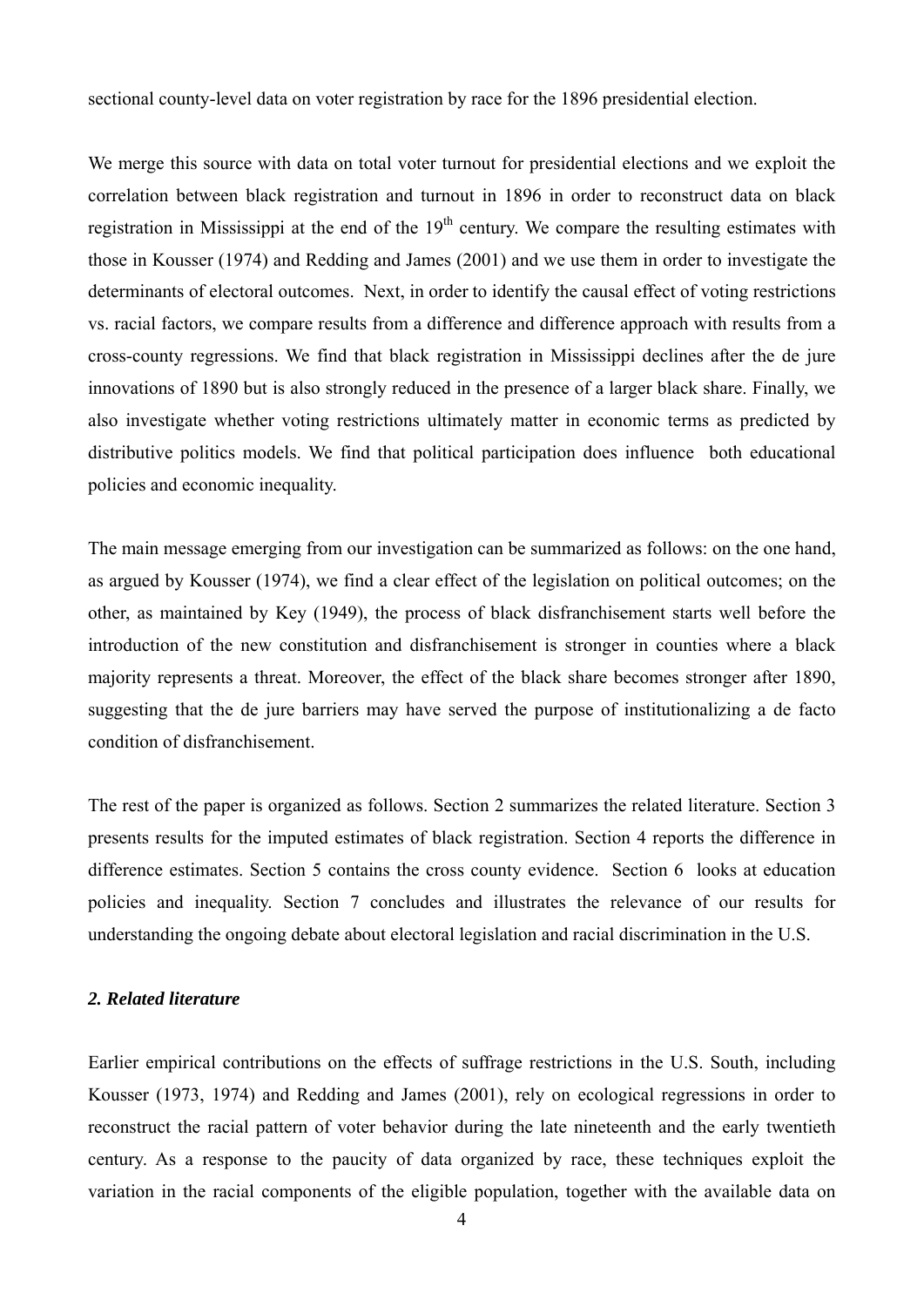overall turnout, to estimate registration, turnout and party shares for blacks and whites, either at a county or at a state level. While Kousser (1974) strongly rejects Key's (1949) fait accompli hypothesis, Redding and James (2001) acknowledge the cumulative influence of violence and intimidation against blacks, especially in the presence of a large black population.

More recent empirical contributions include Naidu (2012), who examines the effect of voting restrictions over the 1870-1920 period. Using adjacent county-pairs of counties that straddle state boundaries, he finds that the introduction of poll taxes and/or literacy tests, captured jointly by a time-varying dummy variable, lowered overall voter turnout, increased the Democratic vote share, and reduced the teacher-child ratio in black schools. However, the potential role of competing factors such as race is not explicitly investigated. Chay and Munshi (2011) examine political participation in the U.S. South in the 1870-1890 period, that is during and just after Reconstruction, and find that the Republican vote share, which they interpret as a measure of black political mobilization, was larger in the presence of historical preconditions captured by the plantation share (i.e., the share of land allocated to the major plantation crops). In other words, during this historical period, which largely predates our main focus, a greater density of blacks allowed more social cohesion and promoted though this channel their political participation. A common feature with our findings is the prominent role of racial factors in determining electoral outcomes.<sup>1</sup>

A discussion on the relative relevance of de jure vs. de facto political power is contained in Acemoglu and Robinson (2008a,b). However, their analysis is mainly theoretical and descriptive and focuses on an earlier historical period, immediately before and after the Civil War. Their general argument is that a change in political institutions that modifies the distribution of de jure power may be offset by a change in the distribution of de facto political power*.* In the context of the U.S. South, the abolition of slavery and the enfranchisement of blacks following the Civil War represented a huge change in the distribution of de jure power. Yet, the economic and political system changed very little if compared with the antebellum South, since the persistence of the de facto political power of the landed elites was able to compensate effectively for the loss of their de jure political power. The elites managed to keep control through the continuation of the plantation economy and through intimidation and violence. In the present paper, we empirically test the implications for this analysis over the Restoration.

There is also a related literature, including Welch (1973), Margo (1982, 1990), Smith (1984, 1989),

<sup>&</sup>lt;sup>1</sup> In contexts other than the U.S., Baland and Robinson (2008) look at the effect of the introduction of the secret ballot in Chile in 1958 and find that the change in political institutions had implications for voting behavior.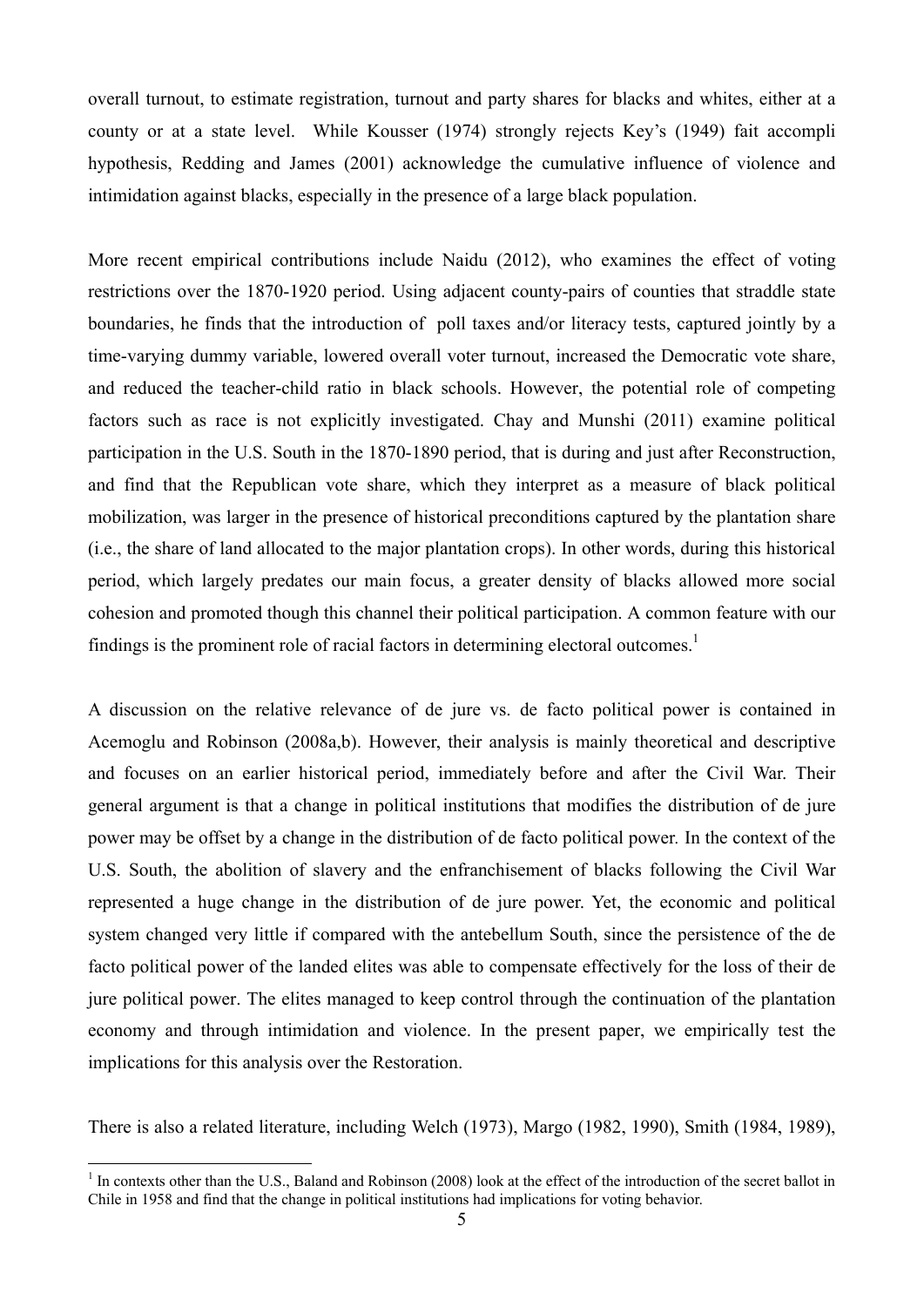Orazem (1987), Pritchett (1989), Fishback and Baskin (1991), and Card and Krueger (1992), on the effects of voting restrictions on the racial distribution of education outcomes, schooling segregation and employment discrimination. These contributions are a relevant term of comparison for our analysis of the effect of black registration on education policy and inequality.

Another stream of research has examined the removal of voting restrictions following the 1965 Voting Rights Act. The conclusions are that removal of restrictions increased black registration (Alt, 1994), increased overall turnout and more strongly so in the presence of a larger black share (Filer, Kenny, and Morton, 1991), increased welfare spending (Husted and Kenny, 1997), shifted state aid toward localities with a larger black share (Cascio and Washington, 2012), and increased political competition and growth-promoting policies (Besley, Persson, and Sturm, 2010).

Finally, models of franchise extensions are proposed by Ades and Verdier (1996), Acemoglu and Robinson (2000), Bourguignon and Verdier (2000), and Lizzeri and Persico (2004), while Llavador and Oxoby (2005) and Galor, Moav and Vollrath (2009) offer theoretical motivations for landowners' opposition to democracy.

#### *3. Preliminary Analysis: Revised Voter Registration Data*

After the adoption of the new constitution in 1890, black political participation in Mississippi decreased sharply. Kousser (1974) estimates that in 1888 black turnout was about 30 percent, while black registration was reduced to 5.4 and 8.5 percent in 1892 and 1896, respectively, against 53.8 and 76.2 percent for whites. Similarly, as reported by the U.S. Commission on Civil Rights (1965), black registration decreased from almost 70 percent in 1867 to less than 6 percent in 1892. Is this decline in black political participation explained by the new requirements introduced by the new constitution? In this section we exploit a new source on voter registration by race in 1896, together with data on overall voter turnout, to reconstruct the voting pattern in the state of Mississippi in the proximity of the adoption of the 1890 constitution. In addition we try to understand the effect of the new voting requirements on political participation.

The state of Mississippi has been one of the first U.S. states to enact disfranchisement schemes. These schemes have often been considered responsible for the decline in turnout and the persistence of the Democrats' hegemony in the South. However, turnout in several southern U.S. states started its decrease well before the 1890s. This fall was associated with a sharp decline in black participation which started in the 1870s and was mainly attributable to the use of fraud,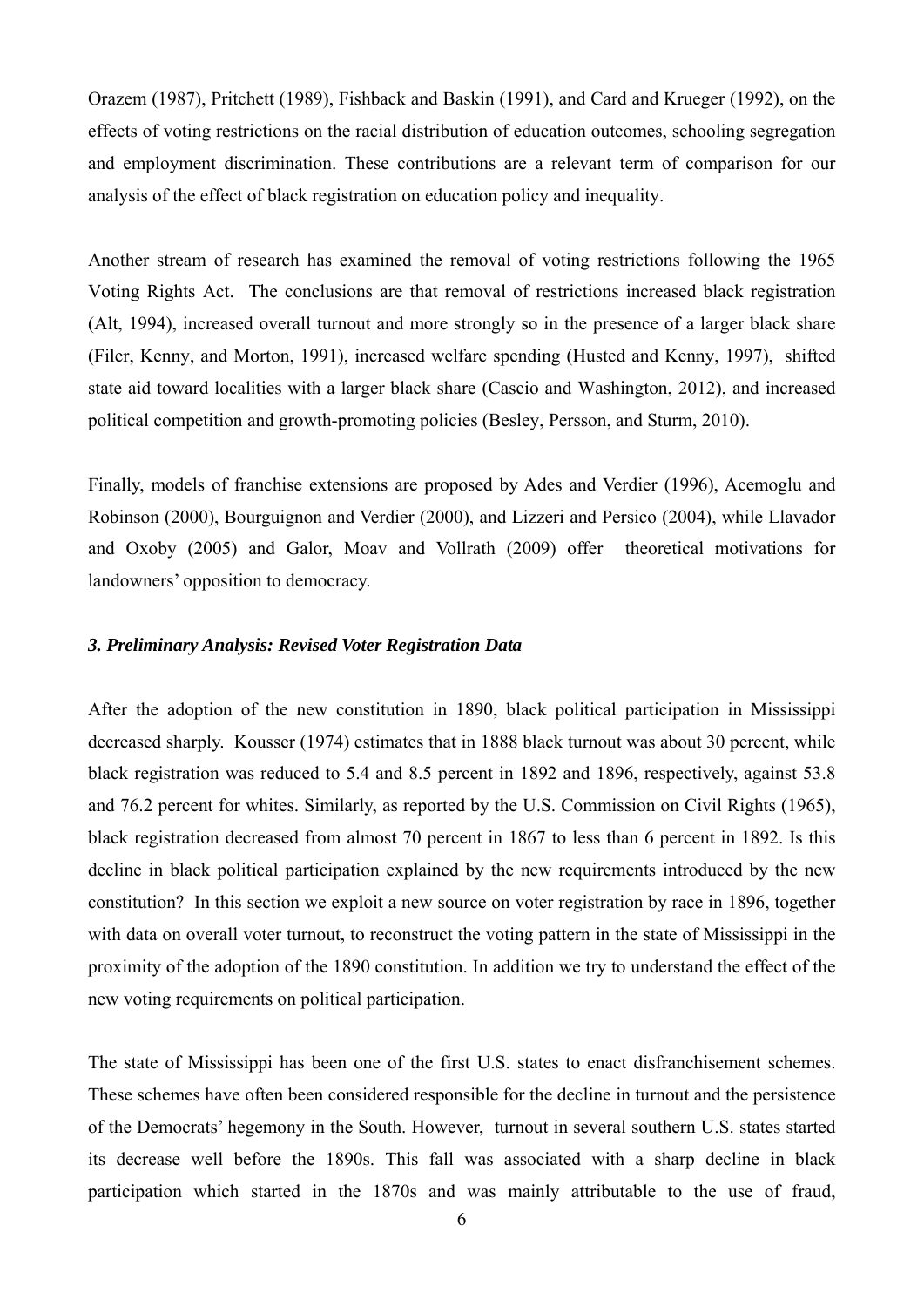intimidation, and violence. "*In the election of 1875 local Democratic clubs announced that no Negro who voted for a Republican could hope for any form of employment. Checkers were stationed at the polls, and groups of armed men intercepted Negroes on their way to register. Negro Political leaders were threatened that continued activity would results in deaths. As a result of these tactics, Negro voting diminished throughout the state and Democrats returned to power*" (U.S. Commission of Civil Rights, 1965: 2). This downward trend has induced some academics (i.e., Key, 1949) to consider the enactment of disfranchisement schemes in the South ineffective because they simply consolidated a state of affairs which was already in place before their introduction. This position contrasts with a more institutional view which ascribes the decline in black registration directly to the effectiveness of voting restrictions. Using a series of ecological regressions, Kousser (1974) concludes that the largest share of the decrease in black registration in the South is to be attributed to the introduction of poll taxes and literacy tests which, for the state of Mississippi, reduced black registration to 5.4 percent in 1892. Redding and James (2001) also use similar ecological regressions and document a decline in the black turnout which by 1892 falls to 7.4 percent.

Ecological regressions have been quite popular in reconstructing racial voting patterns in the South of the U.S. Because data on shares of whites and blacks registered voters are not available, they exploit the variation in the number of white and black eligible voters together with data on the turnout in order to estimate the racial voting patterns. Despite the simplicity of the procedure, ecological regressions do not appear very robust since they are highly sensitive to spatial dependence, model specification, and therefore aggregation bias. As a result, they can lead to inconsistent conclusions: for example, for Mississippi Kousser (1974) estimates black registration in 1892 at 5.4 percent, while for the same year Redding and James (2001) estimate black turnout at 7.4 percent.

Given that the United States v. Mississippi Interrogatory Answers provide real data on black and white registration at the county level for the 1896 presidential election, we can use this valuable information in order to construct estimates in the proximity of the 1890s in order to have a consistent series which can then be compared with previous estimates. The only assumption which we make in order to reconstruct such a series is that total voter turnout is a linear function of black registration, so that we can consider the latter as an inverse function of total turnout. As result, we can use a simple imputation in order to estimate black registration for years for which we do not have data. The problem with the imputation is the potential for measurement bias and an improper distribution with biased variation across counties. However, the average registration should be unbiased given that the imputation exploits the variation in black registration and total turnout to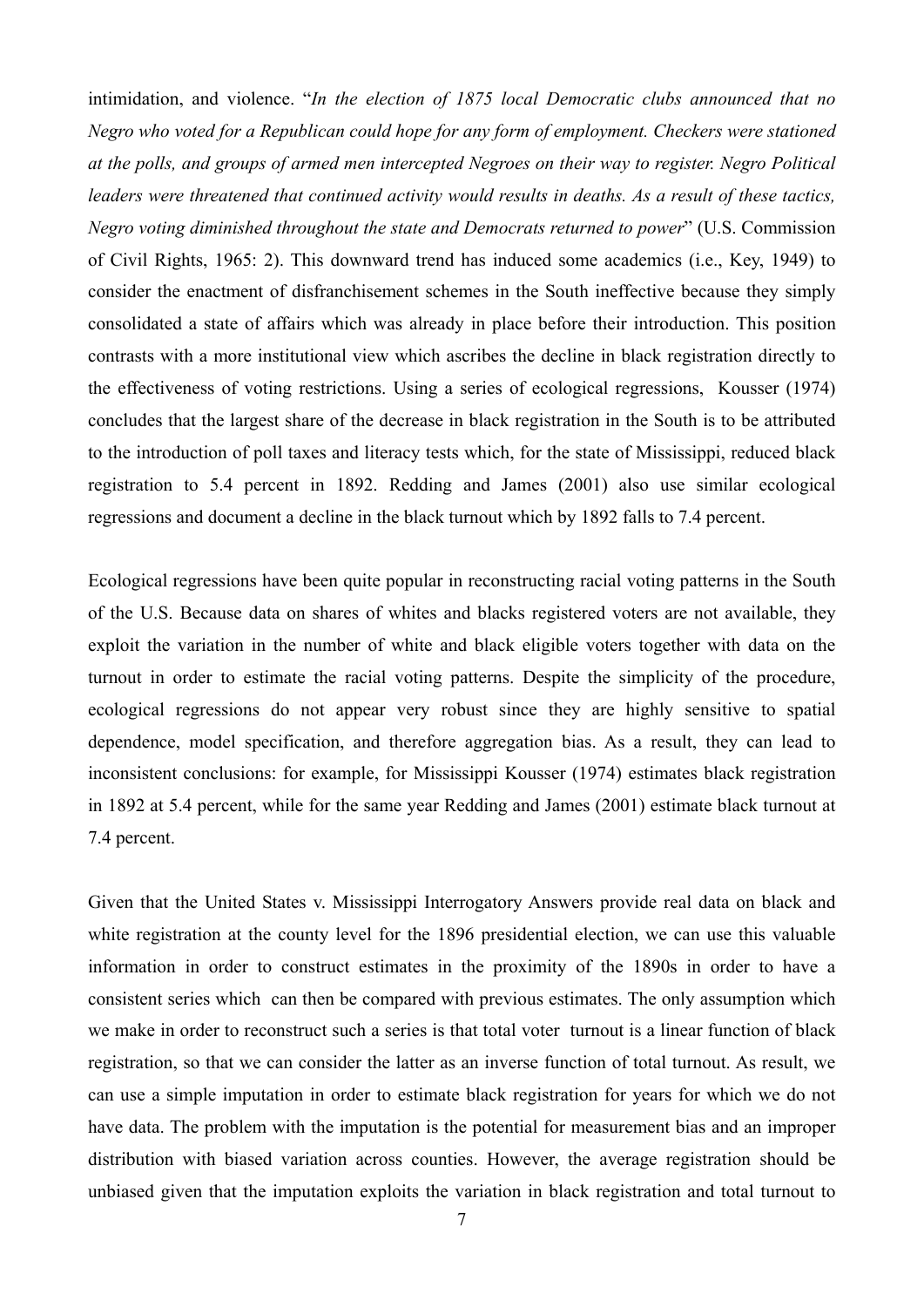estimate the former for missing years. In addition, in the absence of other sources of electoral data by race for the period under investigation, this procedure represents the only feasible alternative to ecological regressions and can provides a term of comparison for the results in Kousser (1974) and Redding and James (2001).

According to the Interrogatory Answers data, average black registration for the 1896 presidential elections across the counties of Mississippi is equal to 14.3 percent with a standard deviation of almost 13 percent**.** Table 1 reports the pairwise correlations between electoral outcomes for the 1896 presidential election. Data on black and white registration are from the Interrogatory Answers, while overall turnout and Democratic and republican party shares are provided by Clubb et al. (2006). The correlation between black registration and total turnout is above 0.75. Moreover, the correlation between black registration and the other available figures is much lower, suggesting that it is the variation of turnout that matters most for the variation of black registration.

|                                | Blk Registr. | Wht Registr. | Turnout   | Democratic | Republican |
|--------------------------------|--------------|--------------|-----------|------------|------------|
|                                |              |              |           |            |            |
| <b>Black Registration 1896</b> | 1.0000       |              |           |            |            |
| White Registration 1896        | 0.0621       | 1.0000       |           |            |            |
| Turnout 1896                   | 0.7528       | 0.1685       | 1.0000    |            |            |
| Democratic Vote Share 1896     | $-0.3384$    | 0.1690       | $-0.2613$ | 1.0000     |            |
| Republican Vote Share 1896     | 0.0139       | $-0.2471$    | $-0.2579$ | $-0.4431$  | .0000      |

*Table 1: Correlations between Registration and Turnout, Mississippi, 1896*

The outcome of the imputation for the presidential elections in 1884, 1888 and 1892 is reported in Table 2, which shows descriptive statistics for black registration in these years as well as the real data for the 1896. In 1884 black registration is almost 36 percent and declines to 32.5 percent in 1888. According to Kousser (1974, p. 144) black turnout in 1888 is close to 30 percent which seems consistent with our estimated 32.5 percent registration given that it is natural to expect partial defection. Registration decreases to less than 11 per cent in 1892. However, 1892 may be a sensitive year because it is the first election after the reform of the constitution and this can explain why the percentage in 1892 is even smaller than the actual figure of 14.3 percent reported by the Interrogatory Answers for 1896. Even though before 1890 there was already a downward trend in black registration, and even setting aside 1892 for the above-mentioned reasons, we find that between 1888 and 1896 there is a fall of over 18 percent.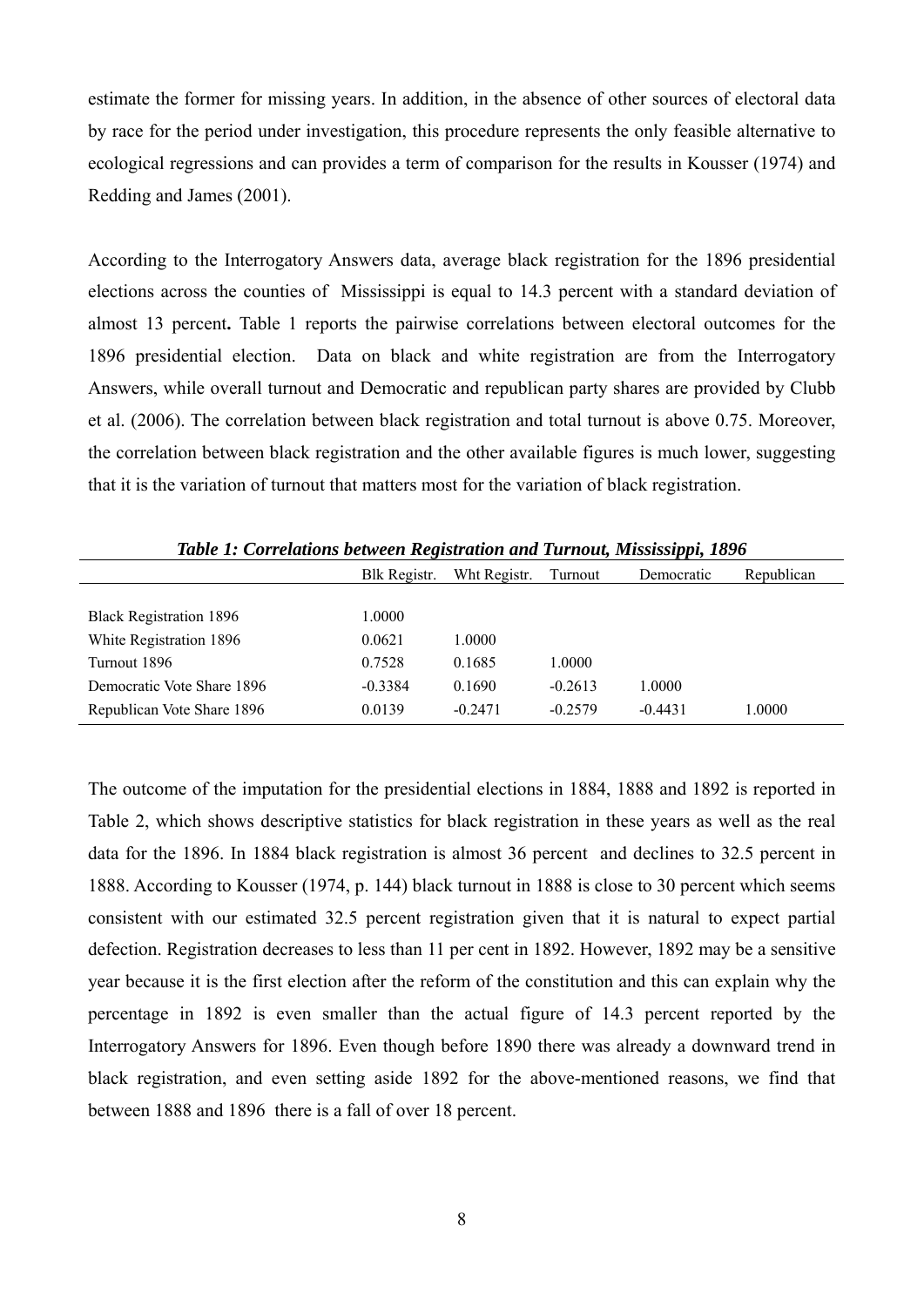| <b>Variable</b>                | Obs. | <b>Mean</b> | Std. Dev. | Min      | <b>Max</b> |
|--------------------------------|------|-------------|-----------|----------|------------|
|                                |      |             |           |          |            |
| <b>Black Registration 1884</b> | 73   | 0.358       | 0.127     | $\theta$ | 0.633      |
| <b>Black Registration 1888</b> | 73   | 0.325       | 0.118     | 0.061    | 0.532      |
| <b>Black Registration 1892</b> | 75   | 0.107       | 0.079     | $\theta$ | 0.321      |
| <b>Black Registration 1896</b> | 75   | 0.143       | 0.126     | 0.007    | 0.538      |

*Table 2: Black Registration, Mississippi, 1884-1896* 

Table 3 compares summary statistics for black turnout and registration for different years from the available sources. No alternative estimates, beside our own, are available for 1884. For 1888, as previously mentioned, Kousser's 30 percent figure for black turnout is consistent with our 32.5 percent estimate of black registration. For the 1892 presidential election Kousser (1974, Table 2.3) provides a percentage of black registration of 5.4 percent, which appears too low if compared with estimated black turnout in Redding and James (2001, Table 2) for the same year which is equal to 7.4 percent when estimated on the basis of the black proportion.<sup>2</sup> On the other hand, the latter figure is consistent with our 10.7 percent estimate for black registration. For 1896 Kousser (Table 2.3) seems to underestimate the percentage of registered blacks. His 8.5 percent figure is much lower than the 14.25 percent provided by the Interrogatory Answers. A possible explanation for this discrepancy is that Kousser might have divided the number of black registered voters in 1896 by the total black adult (21 years of age and above) male population in 1890, with the result of underestimating percentage registration given that the latter was available for 75 counties only. The total number of registered blacks and whites for these 75 counties is 16,234 and 108,998 respectively, which is exactly the same as the total reported in the Biennial Report of Secretary of State to Legislature of Mississippi for 1896-1897. If we divide the total number of blacks registered in 1896 by the total black adult male population in the state in 1890 we also get the same percent as in Kousser. A similar underestimate is reported by the U.S. Commission on Civil Rights (1965).

*Table 3: Comparison of Turnout and Registration Estimates, Mississippi, 1884-1896* 

| Source:           | <b>Kousser</b> |                           | <b>Redding &amp; James</b> | <b>Bertocchi &amp; Dimico</b> |
|-------------------|----------------|---------------------------|----------------------------|-------------------------------|
|                   | Black Turnout  | <b>Black Registration</b> | <b>Black Turnout</b>       | <b>Black Registration</b>     |
| Presidential 1884 |                |                           | $\,$                       | 35.8%                         |
| Presidential 1888 | 30%            |                           |                            | 32.5%                         |
| Presidential 1892 |                | 5.4%                      | $7.4\%$                    | $10.7\%$                      |
| Presidential 1896 |                | 8.5%                      | $\,$                       | 14.25%                        |

 $2$ <sup>2</sup> When estimated on the basis of the white proportion the figure is much lower at 0.88 percent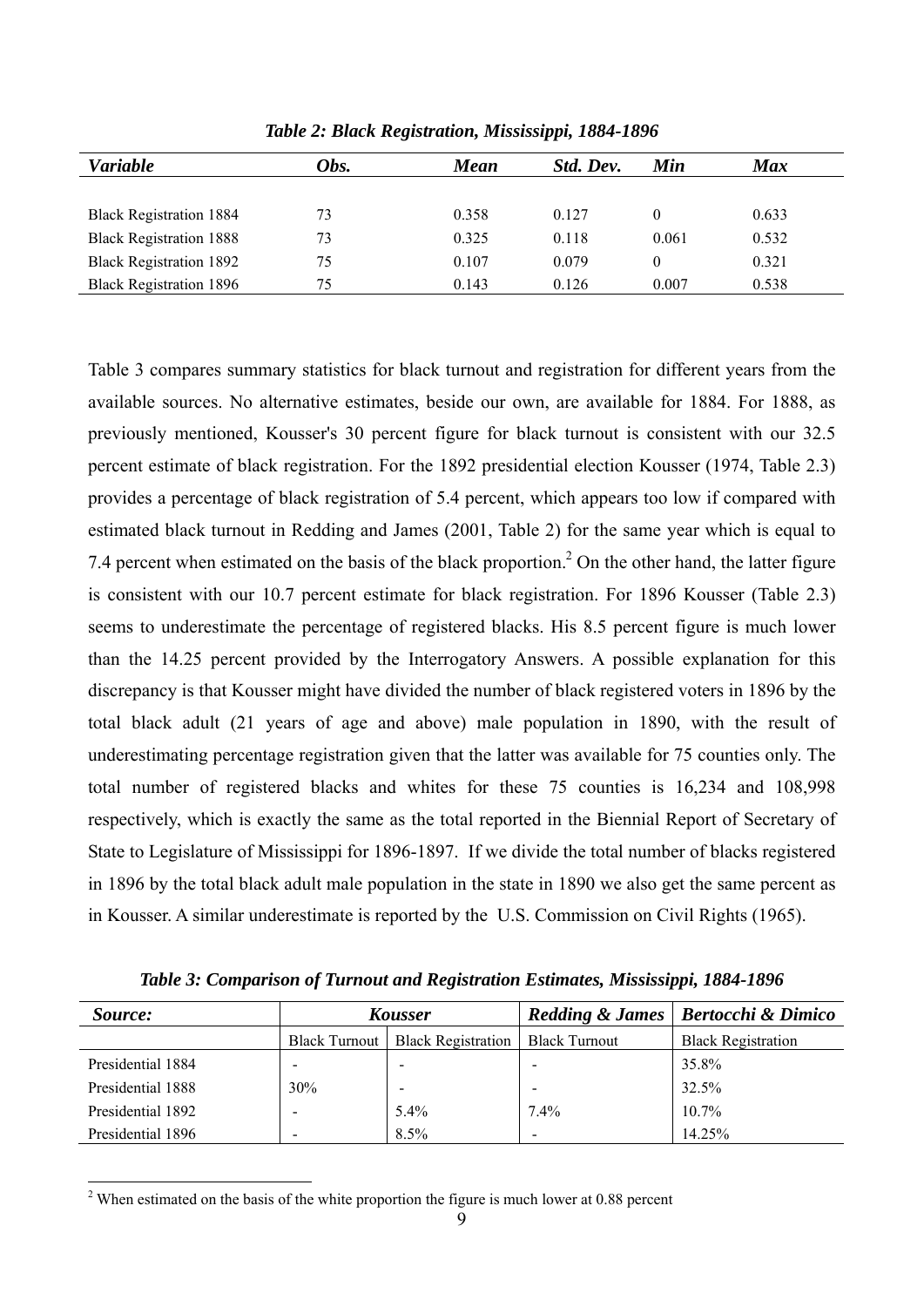Given that we now have data on black registration before and after the introduction of the 1890 constitution we can use this data in order to estimate a difference in mean between the two time periods. Of course this procedure does not identify any casual effect since it does not take in consideration the long-run time trend. However, when compared with the difference in mean in total turnout it can provide useful insight on the overestimation of the effect of voting restrictions which we can obtain using turnout rather than black registration.<sup>3</sup>

The estimates are reported in Table 4. In Model 1 we only control for a post-constitution dummy which is equal to one after 1890. Its coefficient indicates that the difference in mean in the registration of blacks before and after the new constitution is about 18 percent. In the next two models we also enter the share of black adult males<sup>4</sup> for the relevant years (Model 2) and its interaction with the post-constitution dummy (Model 3). While the interaction is not significant in Model 3, the share of eligible black males is highly significant and decreases registration by almost one third per a one percent increase in the share of blacks. In other words, black registration declines after the de jure innovations of 1890 but is also strongly reduced in the presence of a larger black share.

In the next three models we repeat the same exercise using data on turnout to spot possible difference in the estimated effect of the post-constitution dummy. Estimates for turnout are very similar to the ones for registration even though using the former tends to over-estimate the effect of the post-constitution dummy by an average 3 percent. Of course, if disfranchisement schemes were effective, this is likely to be due to a fall in the white electorate.

<sup>&</sup>lt;sup>3</sup> Of course the over-estimated effect of the post-constitution dummy in the turnout regressions will also depend on the correlation between the dummy and unobservable variables in both the registration and the turnout regressions. The over-estimated effect is exactly predicted only when the dummy and the residuals in the two regressions are not correlated or correlated in the same way.

<sup>&</sup>lt;sup>4</sup> The share of black adult males for each year is computed in the following way. We have data on black adult males in 1890. For the years 1870, 1880, and 1900 we have data on adult males and the share of blacks and whites. If the age distribution of blacks and whites is the same we can multiply the share of blacks and whites by the share of the adult male population to get a measure of the eligible blacks in the same years. Finally in order to compute shares for each year we compute the rate of growth over a decade (as a difference in the share of blacks) and we assume that the rate of growth over each decade is constant. Therefore we augment/decrease the share of blacks by such a rate of growth multiplied by the distance in terms of years.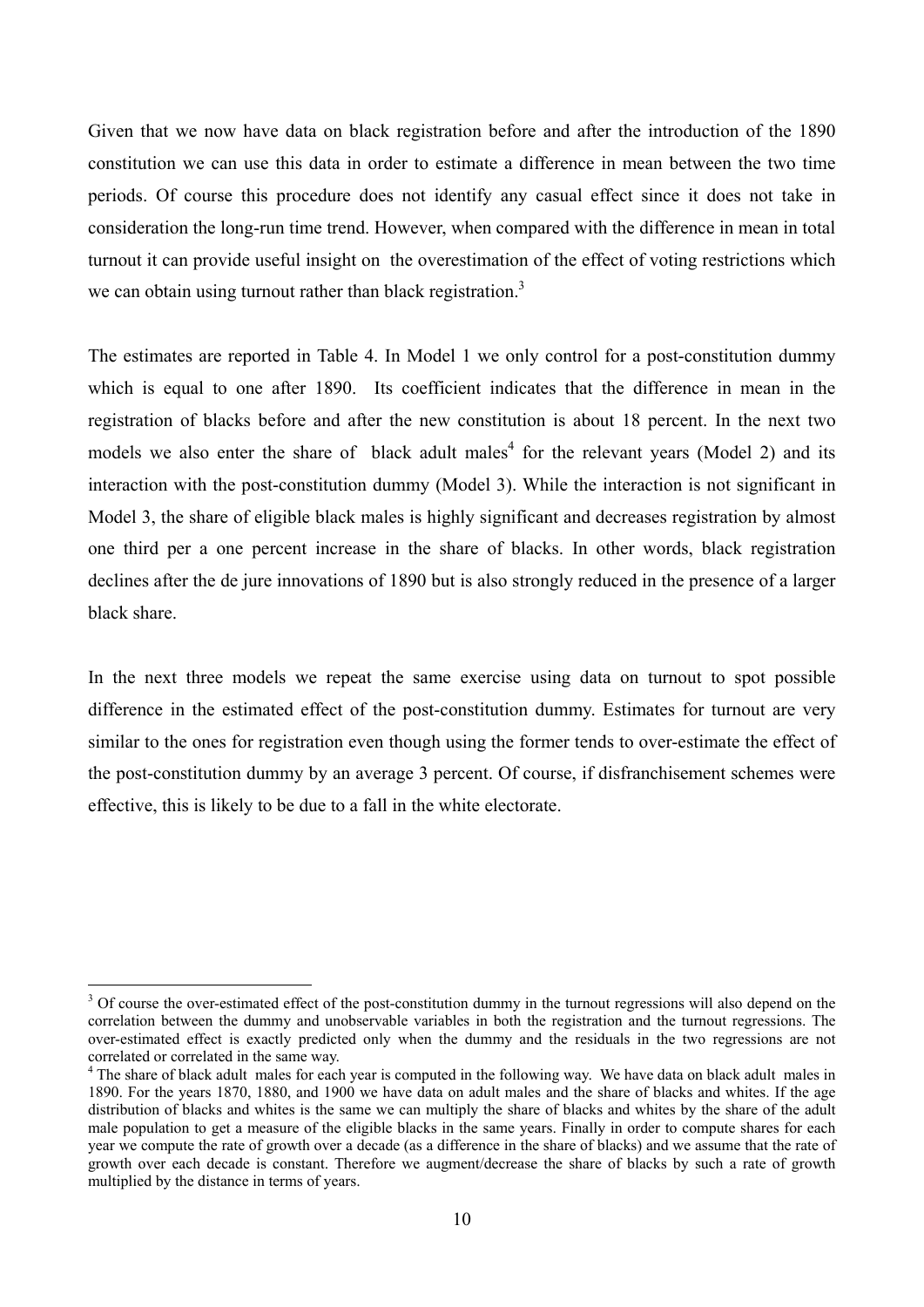| <b>Dependent Variable:</b>    |             |             | <b>Black Registration 1884-1896</b><br><b>Turnout 1884-1896</b> |             |             |             |
|-------------------------------|-------------|-------------|-----------------------------------------------------------------|-------------|-------------|-------------|
| <b>Estimation Method: OLS</b> | Model 1     | Model 2     | Model 3                                                         | Model 1     | Model 2     | Model 3     |
| Post-Constitution Dummy       | $-0.182***$ | $-0.182***$ | $-0.152***$                                                     | $-0.211***$ | $-0.211***$ | $-0.177***$ |
|                               | (0.0201)    | (0.0158)    | (0.0311)                                                        | $-0.0205$   | $-0.0151$   | $-0.0348$   |
| <b>Black Adult Male Share</b> |             | $-0.311***$ | $-0.281***$                                                     |             | $-0.390***$ | $-0.354***$ |
|                               |             | (0.0243)    | (0.0383)                                                        |             | $-0.0325$   | $-0.0584$   |
| Post-Const.D.* Ad.Blk.M.Sh.   |             |             | $-0.0599$                                                       |             |             | $-0.0695$   |
|                               |             |             | (0.0480)                                                        |             |             | $-0.065$    |
| Constant                      | $0.325***$  | $0.481***$  | $0.466***$                                                      | $0.459***$  | $0.655***$  | $0.637***$  |
|                               | (0.0138)    | (0.0156)    | (0.0204)                                                        | $-0.0161$   | $-0.0187$   | $-0.0286$   |
|                               |             |             |                                                                 |             |             |             |
| Time Dummies                  | Yes         | Yes         | Yes                                                             | <b>Yes</b>  | <b>Yes</b>  | <b>Yes</b>  |
| <b>Observations</b>           | 296         | 295         | 295                                                             | 296         | 295         | 295         |
| R-squared                     | 0.48        | 0.67        | 0.67                                                            | 0.51        | 0.71        | 0.71        |

*Table 4: Determinants of Black Registration and Total Turnout, Mississippi, 1884-1896*

Robust Standard Errors in parentheses

\*\*\* p<0.01, \*\* p<0.05, \* p<0.1

## *4. The Impact of Voting Restrictions in Mississippi*

The problem with the estimates in the previous section is that they do not provide a clear causal effect because of the absence of a control group. However, given the correlation between turnout and black registration we can use the former over the 1876-1900 period in order to establish a causal effect of the voting requirements introduced in the 1890 constitution. In doing so we need to keep in mind that, under the assumption that the post-constitution dummy in the turnout and black registration regressions is correlated with the same unobservable variables there may be an average 3 percent of whites which is also disenfranchised.

Our identification strategy is based on a simple difference in difference in which we compare Mississippi turnout before and after 1890 using an appropriate control group which over the same time period did not pass any bill to restrict the electorate. The timeline of the introduction of poll taxes and literacy tests in all southern states is reported in Table 5. Three states (Arkansas, Florida, and Tennessee) only had a poll tax, while the remaining eight states including Mississippi had both a poll tax and a literacy test. North Carolina, Alabama, Texas, and Virginia are among the last states to introduce legal voting requirements (between 1900 and 1902). However, Virginia also had a poll tax, which was later repealed, before 1881.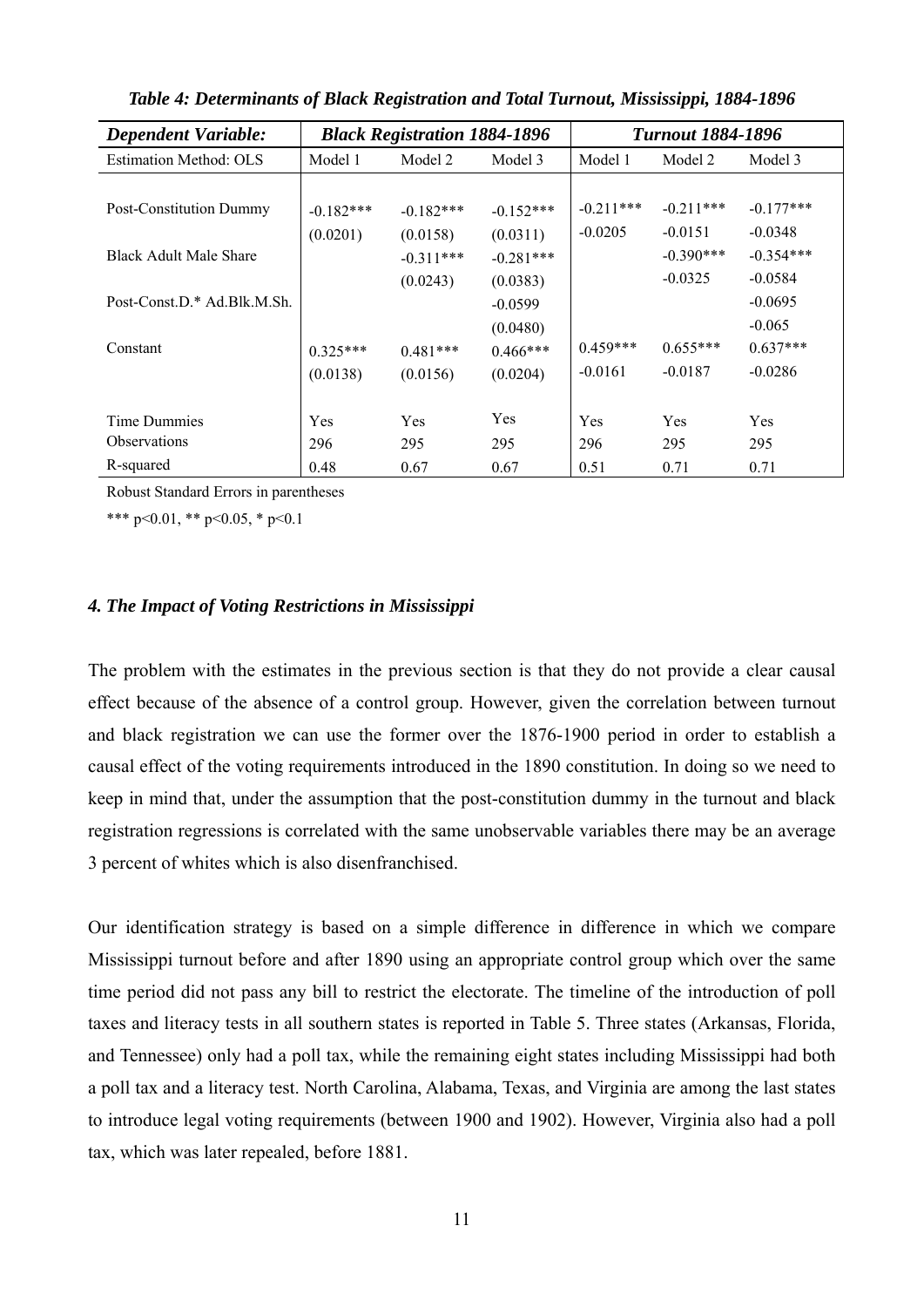| <b>State</b> | <b>Poll Tax</b> | <b>Literacy Test</b> |
|--------------|-----------------|----------------------|
| Alabama      | 1901            | 1901                 |
| Arkansas     | 1892            | ۰                    |
| Florida      | 1889            | ۰                    |
| Georgia      | 1877            | 1908                 |
| Louisiana    | 1898            | 1898                 |
| Mississippi  | 1890            | 1890                 |
| N. Carolina  | 1900            | 1900                 |
| S. Carolina  | 1895            | 1895                 |
| Tennessee    | 1890            |                      |
| Texas        | 1902            | 1902                 |
| Virginia*    | 1902            | 1902                 |

*Table 5: Poll Tax and Literacy Test, Years of Introduction*

Source: Kousser (1974, Table 9.1).

\* Virginia had a poll tax also before 1881.

Table 6 reports average turnout for Mississippi, North Carolina, Alabama, Texas over the 1876- 1900 period (the source is Clubb, 2006). Turnout in Mississippi over this time period is on average by far the lowest. There is a clear decline of almost 30 percent between the 1876 and the 1888 presidential elections. After 1890 turnout for presidential elections fluctuates around 20 percent. Instead, turnout for congressional elections has always been quite low (no larger than 35.5 percent). Alabama follows a rather similar trend. Turnout for presidential elections drops by almost 25 percent before 1890 and then keeps decreasing with the exception of the 1892 election, while turnout for congressional elections is relatively low. On the other hand, for North Carolina and Texas turnout is increasing over the period both for congressional and presidential elections.

| Year              | <b>Mississippi</b>           | North Carolina Alabama |       | <b>Texas</b> |
|-------------------|------------------------------|------------------------|-------|--------------|
|                   |                              |                        |       |              |
| Presidential 1876 | 0.756                        | 0.863                  | 0.720 | 0.434        |
| Congress 1878     | 0.220                        | 0.431                  | 0.343 | 0.634        |
| Presidential 1880 | 0.502                        | 0.806                  | 0.581 | 0.611        |
| Congress 1882     | 0.355                        | 0.705                  | 0.455 | 0.601        |
| Presidential 1884 | 0.498                        | 0.834                  | 0.534 | 0.724        |
| Congress 1886     | 0.197                        | 0.640                  | 0.284 | 0.634        |
| Presidential 1888 | 0.459                        | 0.849                  | 0.568 | 0.706        |
| Congress 1890     | $\qquad \qquad \blacksquare$ | 0.731                  | 0.375 | 0.663        |
| Presidential 1892 | 0.203                        | 0.794                  | 0.696 | 0.738        |
| Congress 1894     | 0.148                        | 0.761                  | 0.4   | 0.724        |
| Presidential 1896 | 0.248                        | 0.858                  | 0.539 | 0.782        |
| Congress 1898     | 0.09                         | 0.836                  | 0.261 | 0.660        |
| Presidential 1900 | 0.191                        | 0.717                  | 0.424 | 0.683        |
|                   |                              |                        |       |              |
| Total             | 0.287                        | 0.756                  | 0.465 | 0.669        |

*Table 6: Voter Turnout in Four Southern States, 1876-1900*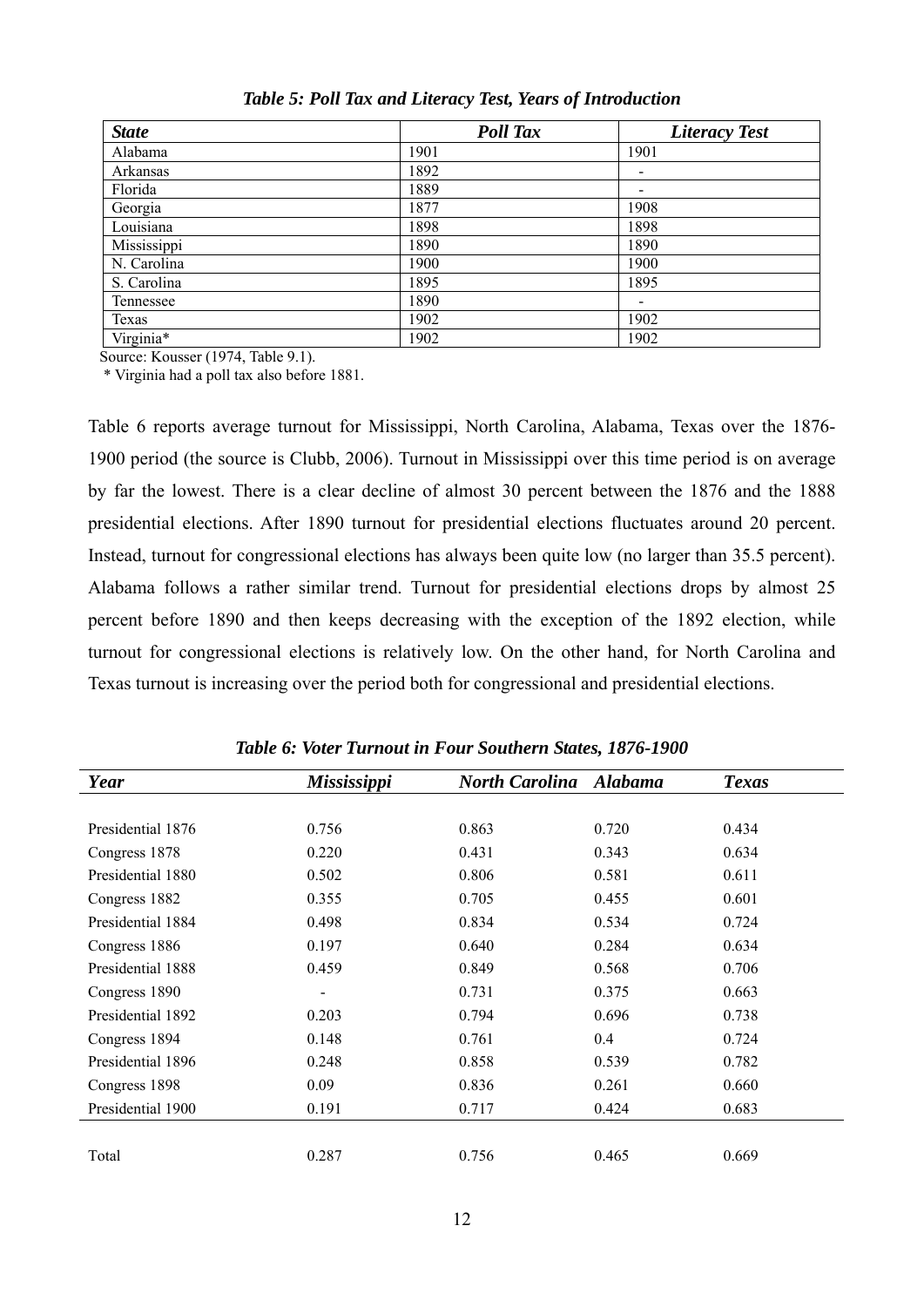In Figure 1 we show the time trend for turnout. The chart on the left compares the time trend for Mississippi, before and after the introduction of legal voting requirements enacted with the 1890 constitution, with the trend in the other three states and the trend averaged over all four states. The average trend over this time period appears to be more or less constant. However, while Mississippi and Alabama reveal a clear decline, Texas and North Carolina exhibit an increase. The resemblance between Alabama and Mississippi is even more convincing if we look at the chart on the right, where we compare trends before the enforcement of the 1890 constitution. While the trends for Alabama and Mississippi tend to move closely, Texas and North Carolina follow a completely different path experiencing a large increase in turnout over the 1876-1888 period now under consideration.



*Figure 1: Voter Turnout in Four Southern States, 1876-1900 and 1876-1890*

Alabama and Mississippi are also more closely related from a social and historical point of view with an average share of adult male blacks of 12.4 percent of the total population over the years being considered, Alabama ranks fifth after Louisiana, South Carolina, Georgia, and Mississippi. However, Louisiana, South Carolina and Georgia cannot be used as a control group since they passed voting restrictions earlier. On the other hand, Alabama did not pass a bill until 1901. Therefore we can use the period before 1901 as a reference in order to get consistent estimates of the new requirements in the 1890 Mississippi constitution.

An essential assumption behind the difference in difference estimator is the exogeneity of the treatment (i.e., there should be no reasons why states which had lower turnout enacted disfranchisement schemes sooner). The endogeneity of the treatment is always a potential problem and if we take Key's argument seriously then we should expect some possible endogeneity. This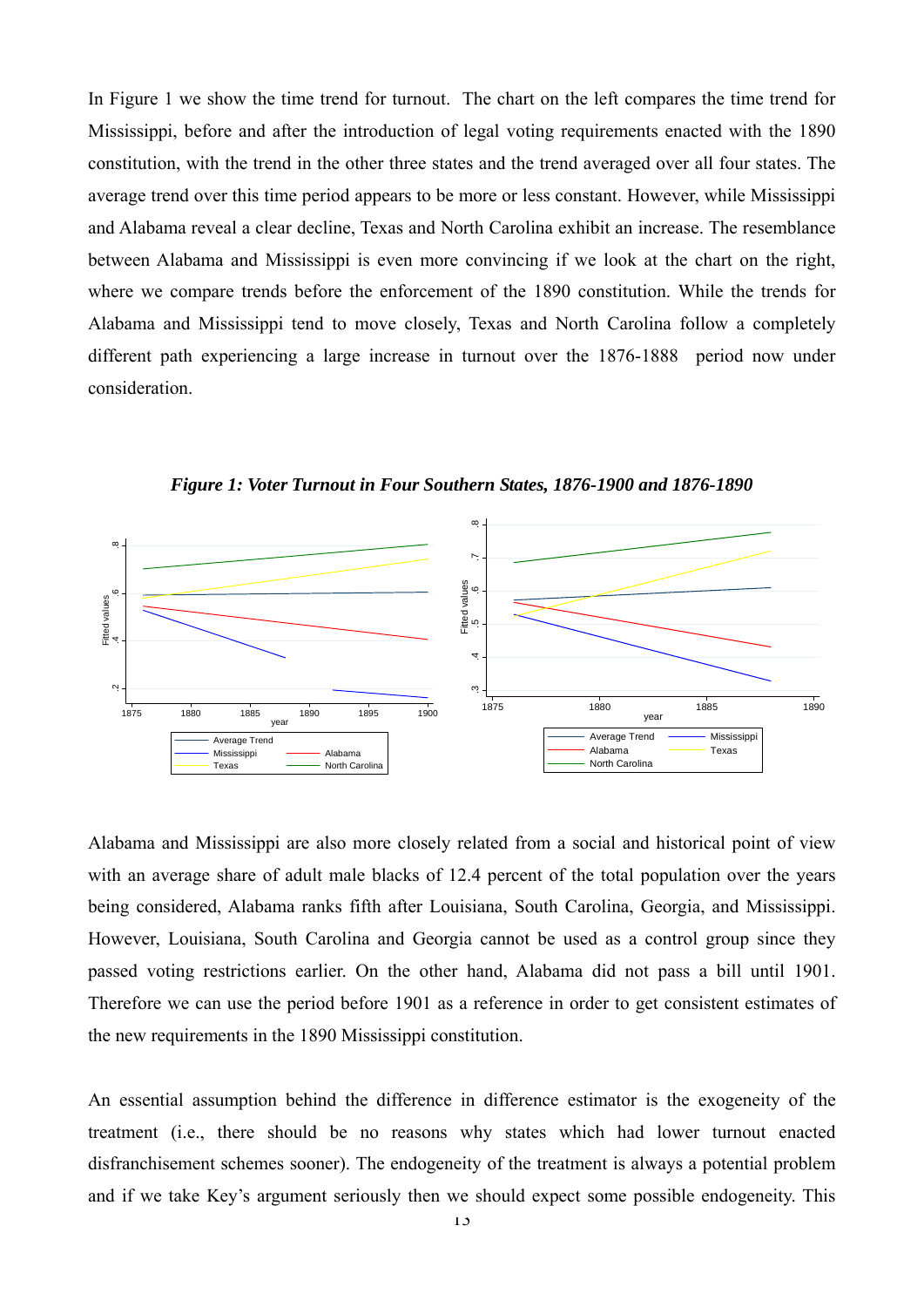endogeneity bias is likely to over-estimate the effect of disfranchisement schemes. However, the fact that turnout in Alabama is not really different from the one in Mississippi and the fact that also states in which the trend in turnout was increasing enacted those schemes (Texas and North Carolina) seem to suggest that turnout should not have any effect on the enactment of voting restrictions. The fact that the timing of the introduction of the schemes across states is independent of turnout is also confirmed by additional inspection. Virginia which first introduced a poll tax in 1876 (and then abolished in 1881) had in the same year a turnout close to 71 percent. Turnout in Georgia and Tennessee in the election before the introduction of the schemes (1876 and 1888 respectively) was 63.3 and 79.3 percent. Overall the timing of the introduction of the schemes appears to depend more on de facto power, political will, social conditions, and influences of the central government so that it is exogenous with respect to turnout.

In more detail, the model we estimate to test the possible causal effect of the 1890 constitutional reform can be written as:

Turnout<sub>i,t</sub> = 
$$
\alpha_i + \lambda_t + \alpha_i t + \beta_1 dis_{i,t} + \beta_2 Blacks_{i,t} + \beta_3 dis_{i,t} * Blacks_{i,t} + \beta_4 Congress_{i,t} + \beta_5 Turnout_{i,t-1} + \mu_{i,t-1} * \mu_{i,t-1} * \mu_{i,t-1} * \mu_{i,t-1} * \mu_{i,t-1} * \mu_{i,t-1} * \mu_{i,t-1} * \mu_{i,t-1} * \mu_{i,t-1} * \mu_{i,t-1} * \mu_{i,t-1} * \mu_{i,t-1} * \mu_{i,t-1} * \mu_{i,t-1} * \mu_{i,t-1} * \mu_{i,t-1} * \mu_{i,t-1} * \mu_{i,t-1} * \mu_{i,t-1} * \mu_{i,t-1} * \mu_{i,t-1} * \mu_{i,t-1} * \mu_{i,t-1} * \mu_{i,t-1} * \mu_{i,t-1} * \mu_{i,t-1} * \mu_{i,t-1} * \mu_{i,t-1} * \mu_{i,t-1} * \mu_{i,t-1} * \mu_{i,t-1} * \mu_{i,t-1} * \mu_{i,t-1} * \mu_{i,t-1} * \mu_{i,t-1} * \mu_{i,t-1} * \mu_{i,t-1} * \mu_{i,t-1} * \mu_{i,t-1} * \mu_{i,t-1} * \mu_{i,t-1} * \mu_{i,t-1} * \mu_{i,t-1} * \mu_{i,t-1} * \mu_{i,t-1} * \mu_{i,t-1} * \mu_{i,t-1} * \mu_{i,t-1} * \mu_{i,t-1} * \mu_{i,t-1} * \mu_{i,t-1} * \mu_{i,t-1} * \mu_{i,t-1} * \mu_{i,t-1} * \mu_{i,t-1} * \mu_{i,t-1} * \mu_{i,t-1} * \mu_{i,t-1} * \mu_{i,t-1} * \mu_{i,t-1} * \mu_{i,t-1} * \mu_{i,t-1} * \mu_{i,t-1} * \mu_{i,t-1} * \mu_{i,t-1} * \mu_{i,t-1} * \mu_{i,t-1} * \mu_{i,t-1} * \mu_{i,t-1} * \mu_{i,t-1} * \mu_{i,t-1} * \mu_{i,t-1} * \mu_{i,t-1} * \mu_{i,t-1} * \mu_{i,t-1} * \mu_{
$$

where the dependent variable is voter turnout over the  $1876-1900$  period;  $dis<sub>it</sub>$  is a dummy variable which should capture the effect of legal requirements introduced in the 1890 Mississippi constitution; *Blacks<sub>it</sub>* is the share of black adult male;  $dis_{i,t} * Blacks_{i,t}$  is an interaction term that should capture a change in the slope coefficient of blacks after 1890; and *Congress<sub>it</sub>* is a dummy for congressional elections. Parameters  $\alpha_i$  and  $\lambda_t$  capture time and state fixed effects;  $\alpha_i t$  are separate linear time trends for each state; *Turnout<sub>i,t-1</sub>* is the turnout in the previous election, which we enter to control for persistence in turnout. Therefore the model controls for different time trend across the two groups  $(a_i t)$  and for transitory shocks in turnout  $(\lambda_t)$ .

There are four possible cases which need to be discussed. The first one is when  $dis<sub>it</sub>$  is significant and the interaction *dis\*Blacks* is not, so that there is no change in the slope coefficient of blacks after the new constitution is enacted. The second case is when  $dis<sub>i,t</sub>$  and  $dis<sub>i,t</sub> * Blacks<sub>i,t</sub>$  are both significant. In this case there is a break in the fitted line and a change in the slope parameter for blacks  $(\beta_{2} + \beta_{3}$  when *dis<sub>it</sub>* is equal 1) after 1890. The third case scenario is when *dis<sub>it</sub>* is not significant but  $dis_{i,t} * Blacks_{i,t}$  is significant. In this case there is only a change in the slope parameter for blacks. Before 1890 it is equal to  $\beta_2$  and after 1890 it becomes  $\beta_2 + \beta_3$ . The final case is when only *Blacks<sub>i,t</sub>* is significant. From a theoretical point of view we interpret these four cases in the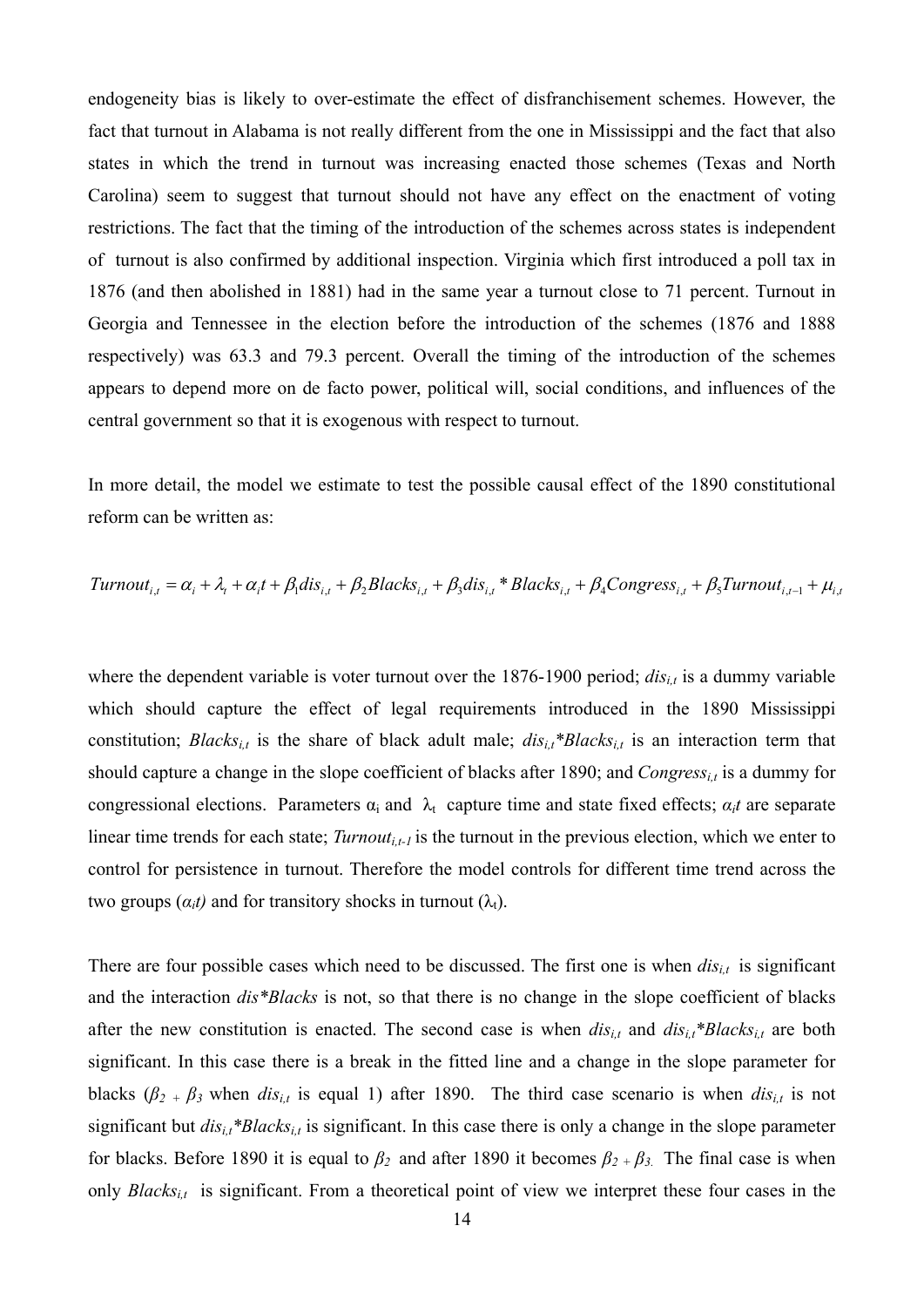following way. In the first case (when only  $dis<sub>i</sub>$  is significant) there is evidence of de jure disfranchisement which is binding for all citizens independently on race. Hence turnout drops because illiterate and poor citizens belonging to both groups are not allowed to vote. The second case (when *disi,t* and *disi,t\*Blacksi,t* are both significant) still points to de jure disfranchisement, but now restrictions are more binding for blacks, possibly because of characteristics related to blacks (e.g., illiteracy and wealth). In the third case (when  $dis_{i,t}$  is not significant but  $dis_{i,t} * Blacks_{i,t}$  is significant) we have what we call the "institutionalization" of de facto disfranchisement.The last case, when only the share of blacks is significant, can be interpreted as evidence of de facto disfranchisement consistent with the fait accompli hypothesis in Key (1949).

Table 7 shows county-level estimates for the 1876-1900 period using counties of Alabama as a control group. In Model 1 we pool congressional and presidential elections together and the postconstitution dummy which should capture the effect of the reform in Mississippi in not significant. The effect of the share of black adult males is to decrease turnout by almost 0.34 percent per a one percent change in the share. In addition the significant effect of turnout  $(t - 1)$  suggests persistence in turnout: on average there is an increase in turnout of 0.40 percent per a one percent higher turnout in the previous election. In Model 2 we confine the estimates to presidential elections only. The 1890 constitutional reform now decreases turnout by an average 9 percent even though the effect is marginally significant. The interaction between blacks and the post-1890 dummy is also significantly reinforcing the negative effect of the share of blacks after 1890. Before 1890 a one percent change in the share of blacks decreases turnout by an average 0.43 percent, compared to an average 0.58 percent after 1890. In Model 3 we only look at congressional elections and we find that the effect of the reform has no statistical significant effect, while the share of blacks and the interaction between blacks and the post-1890 dummy remain significant. However, differently from presidential election the racial effect diminishes after 1890.

Results in Table 7 therefore suggest that the effect of the restrictions to vote in Mississippi may have had only a marginal effect on presidential elections and that the decrease in turnout is more likely to depend on a long term trend which initiated after the 1876 election. In addition it seems that de facto factors of disfranchisement, such as race, may have been the main reasons of turnout reduction. The effect of race became even more binding after 1890 which suggests that the main effect of constitutional reforms may have been though the institutionalization of de facto disfranchisement.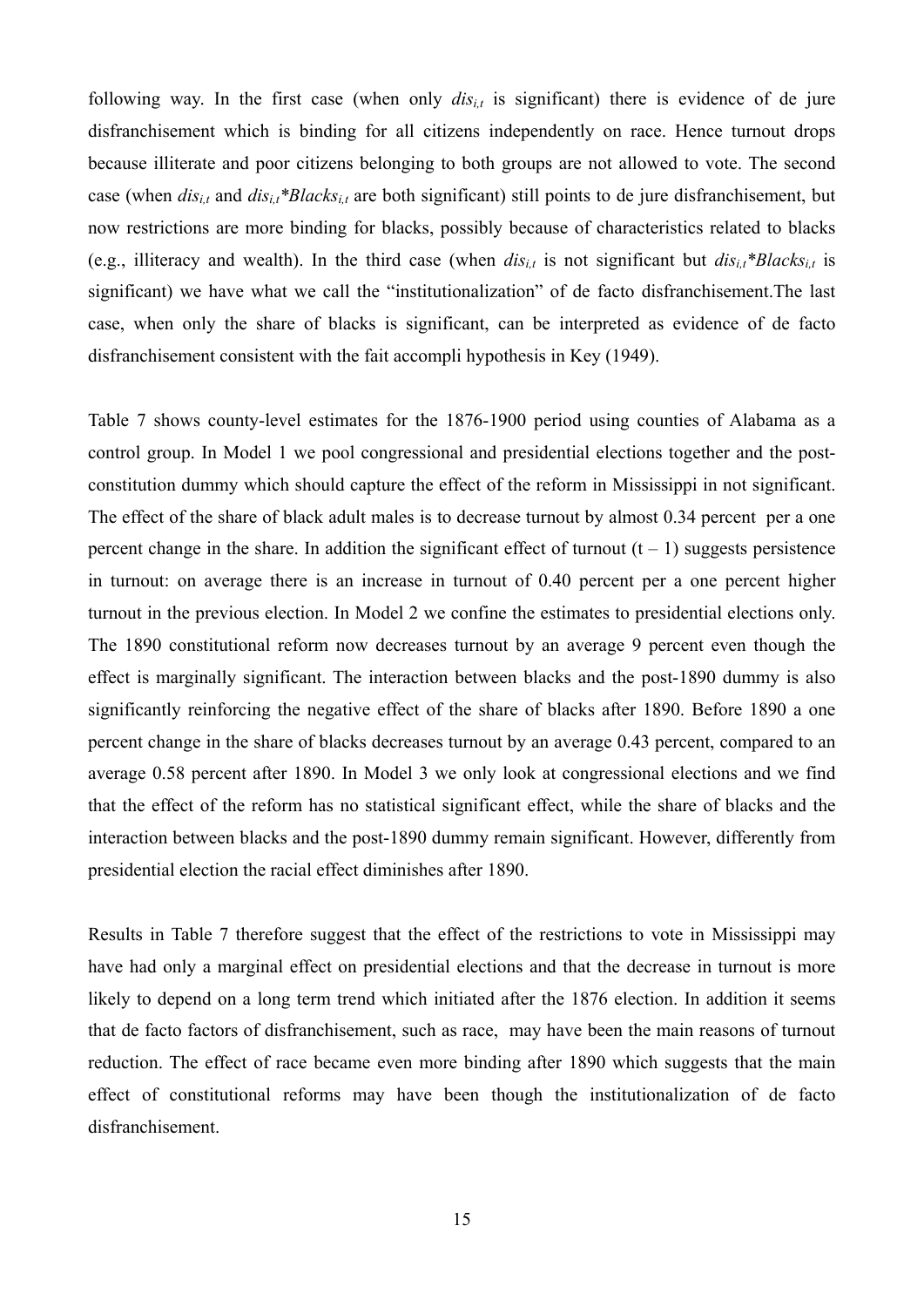| <b>Dependent Variable:</b>             | <b>Turnout 1876-1900</b> |              |               |  |  |
|----------------------------------------|--------------------------|--------------|---------------|--|--|
| <b>Estimation Method: LSDV</b>         | Model 1                  | Model 2      | Model 3       |  |  |
|                                        | Presid. + Congr.         | Presidential | Congressional |  |  |
|                                        |                          |              |               |  |  |
| Turnout $(t - 1)$                      | $0.404***$               | $0.395***$   | $0.505***$    |  |  |
|                                        | (0.0226)                 | (0.0276)     | (0.0401)      |  |  |
| Post-Constitution Dummy                | $-0.0507$                | $-0.0866*$   | $-0.0399$     |  |  |
|                                        | (0.0372)                 | (0.0494)     | (0.0613)      |  |  |
| <b>Black Adult Male Share</b>          | $-0.342***$              | $-0.428***$  | $-0.242***$   |  |  |
|                                        | (0.0530)                 | (0.0622)     | (0.0916)      |  |  |
| Congressional Election                 | $-0.434***$              |              |               |  |  |
|                                        | (0.0205)                 |              |               |  |  |
| Post-Constitution Dummy * Ad.Blk.M.Sh. | $-0.0682$                | $-0.147**$   | $0.208**$     |  |  |
|                                        | (0.0654)                 | (0.0727)     | (0.0936)      |  |  |
| Constant                               | $0.391***$               | $0.481***$   | $-0.153***$   |  |  |
|                                        | (0.0218)                 | (0.0281)     | (0.0406)      |  |  |
| <b>State Time Trend</b>                | Yes                      | Yes          | Yes           |  |  |
| <b>State Dummies</b>                   | Yes                      | Yes          | Yes           |  |  |
| Time Dummies                           | Yes                      | Yes          | Yes           |  |  |
| Observations                           | 1,486                    | 744          | 742           |  |  |
| R-Squared                              | 0.66                     | 0.70         | 0.49          |  |  |

*Table 7: Determinants of Voter Turnout, Mississippi and Alabama, 1876-1900* 

Robust Standard errors in parentheses

\*\*\* p<0.01, \*\* p<0.05, \* p<0.1

# *5. Cross County Analysis*

So far we have shown that between the pre-1890 and the post-1890 period there has been a decline in black registration of almost 18 percent and that this decline is marginally imputable to a direct effect of the disfranchisement schemes, since the main effect of these schemes runs through a sort of institutionalization of de facto disfranchisement. In this section we use the data on registration by race for the 1896 presidential election in Mississippi collected from the Interrogatory Answers to test whether such a conclusion is confirmed by a simple cross county analysis.

We exploit the cross county variation in the proportion of registered votes by race in 1896 to test whether registration varies with proxies for the level of literacy and wealth of blacks which should capture the effectiveness of the literacy test and the poll tax. If the de jure innovations introduced by the 1890 constitution were such to influence electoral outcomes, we should expect the difference in black registration to depend strongly on the cross county variation in these variables. At the same time, we can gauge how registration responds to de facto elements, as captured by the share of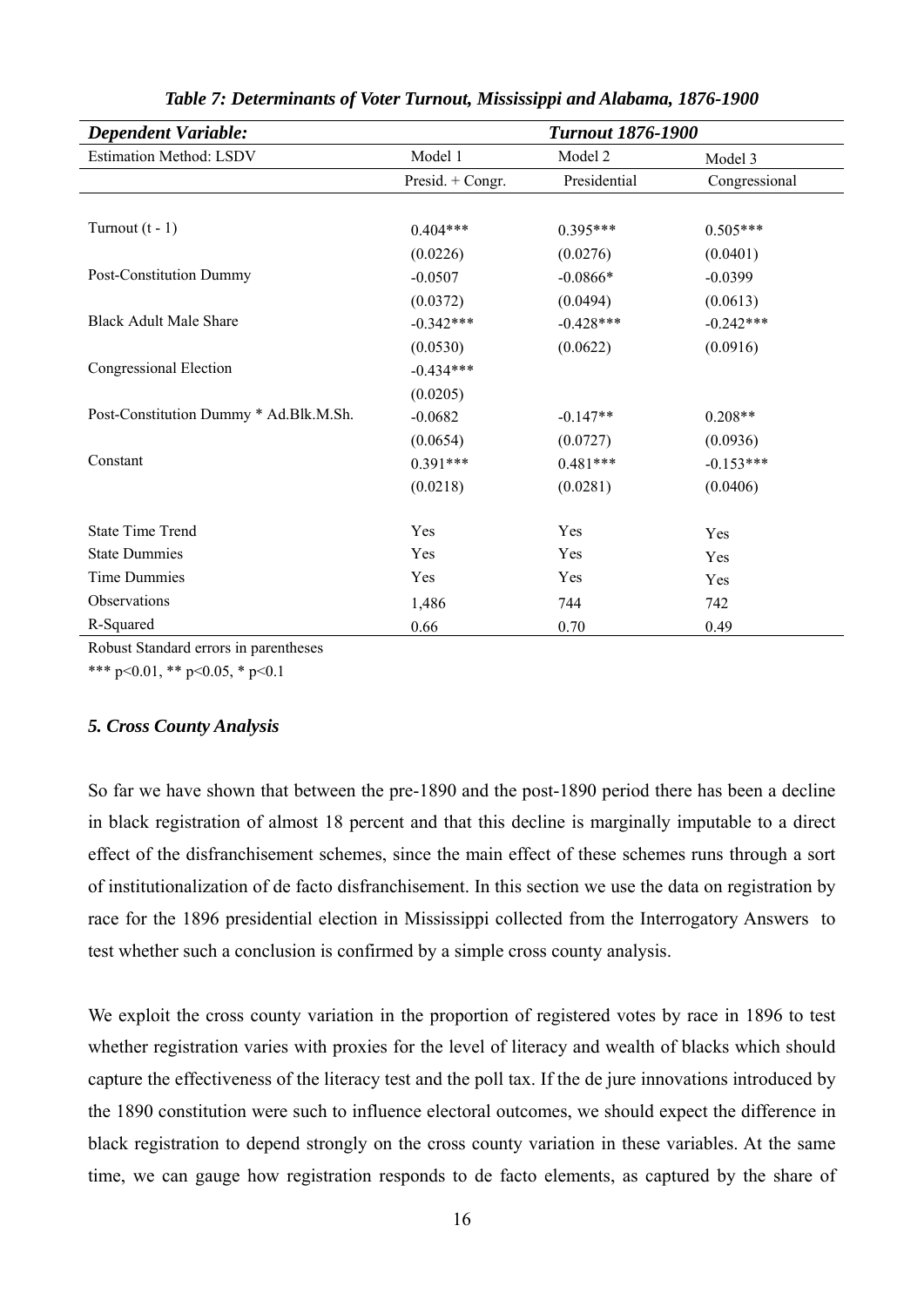blacks and measures of the power of the landed elites. If the variation in black registration is determined by de jure constraints, once we control for them de facto elements should not display any explanatory power.

Our first set of regressors includes proxies for the de jure constraints which reflect the two innovations introduced by the 1890 constitution, i.e., the literacy test and the poll tax. Of course, these requirements were imposed on all residents of the state of Mississippi. However, their practical relevance should vary with illiteracy and with the ability to pay, which in turn differ between races and across counties. Thus, we employ the illiteracy rate per race as an indicator of the impact of the literacy test. In particular, counties associated with higher shares of illiterate blacks should exhibit lower registration. To proxy for blacks' wealth, and therefore for the impact of the poll tax,<sup>5</sup> we use three variables: sharecropping intensity, black migration, and black infant mortality. Sharecropping intensity should reflect cash flow availability. Consequently, the poll tax should be more effective in counties where the population has tighter cash flow (see Kousser, 1974), so that we should expect a negative association between sharecropper intensity and registration. Consistently with migration theory, $6$  we expect blacks to leave those counties where their wage is lower.<sup>7</sup> Thus, we should observe a negative correlation between migration and registration. Infant mortality is in turn influenced by diseases and malnutrition and is therefore closely associated with low income levels, ${}^{8}$  so that we should expect a negative correlation with registration. To sum up, we interpret illiteracy, sharecropping intensity, migration, and infant mortality as variables capturing the effectiveness of the de jure determinants of voter registration.

Our main de facto determinant of voter registration is race, as measured by the share of black adult males over total population. The use of the black adult male share as a proxy for de facto disfranchisement is consistent with the literature in the field (Kousser, 1974; Key, 1949; and Ogden, 1958). The opposition to black registration was tougher in counties where blacks represented the majority. For example Wharton (1947) reports that, except in counties where the Democrats had a safe majority, blacks were strenuously pressured to refrain from voting, or even to vote the Democratic ticket, both through economic means (such as threats of unemployment) and other cooptative or intimidative practices. In their regression analysis of voter behavior, Redding and James (2001) also employ black population as a proxy for a host of factors aimed at discouraging

 $<sup>5</sup>$  In Mississippi the tax was cumulative, with a maximum total charge of four dollars: For the bottom three quarters of</sup> the southern population 1890 per capita income (including non-cash components) was estimated by Kousser (1974) at about 64 dollars.

<sup>6</sup> See Harris and Todaro (1970).

<sup>&</sup>lt;sup>7</sup> See Irwin and O'Brien (2001) for migration patterns in the Mississippi-Yazoo Delta in 1880-1910.

<sup>8</sup> See the Report on Vital Statistics in the 1880 and 1890 census.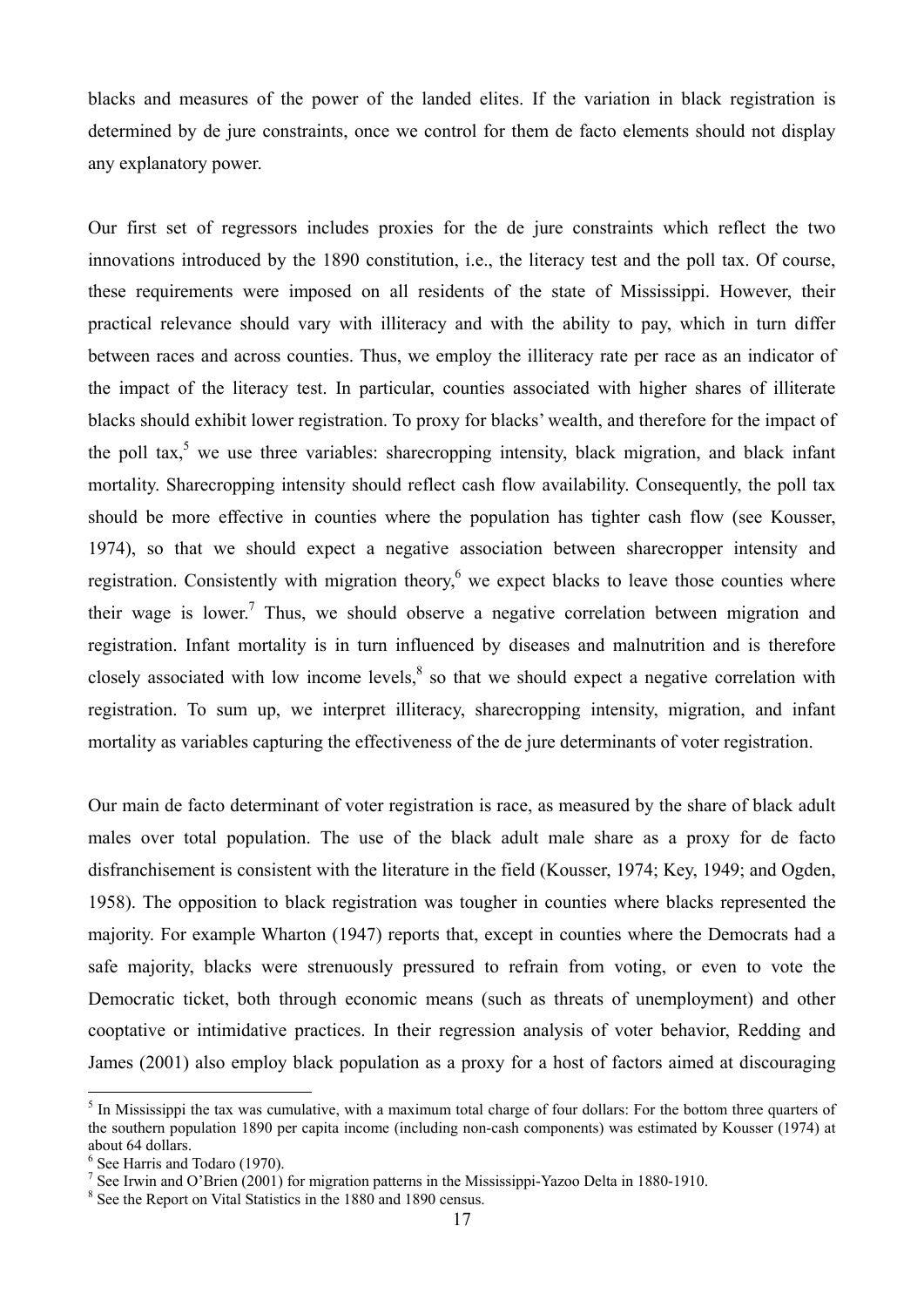black political participation. We also control for land inequality and for the share of urban population. Both controls should capture the relative influence of the land-owning white elite, whose presence may represent another de facto impediment to black political participation (as suggested by Acemoglu and Robinson, 2008a).

In Table 8 we report descriptive statistics for the state of Mississippi at the turn of the century. In 1896 black registration<sup>9</sup> is less than one fifth of white registration:<sup>10</sup> the cross county average share of black adult males who register in 1896 is about 14 percent against almost 73 percent for whites.<sup>11</sup> In socio-economic terms, Mississippi is a striking image of the South in this time period. With a 51.8 percent of blacks over total population in 1890, it ranks third after South Carolina and Louisiana. The black share increases by almost 0.2 percent in the 1860-1890 period, since the slave share in 1860 is equal to 51.6 percent.<sup>12</sup> We also calculate a proxy for black migration which is equal to the difference between black population in 1890 and black population in 1880, the latter augmented by the difference between birth and death rates in 1880 and 1890. From census data<sup>13</sup> we know that the annual rate of birth among blacks is 3.1 percent and the annual rate of death is 1.5 percent.<sup>14</sup> Using this measure we estimate an average migration rate in 1880-90 of 1 percent, with a peak of 44 percent in Quitman.<sup>15</sup> Next we report statistics for other controls, starting with the black adult male share, which varies widely across counties following the pattern of the black share. Black illiteracy, i.e., the share of illiterate black adult males, is much larger than that for whites (52 percent against 8 percent).<sup>16</sup> The index of sharecropping intensity<sup>17</sup> is on average almost 30 percent of total farm population, with the highest share in Issaquena (over 80 percent). The infant mortality rate for blacks in 1890, measured as the rate of death in black population under one year of age, is on average 8.5 percent, with a maximum at 21.3 percent in Clay and a minimum at 1.97 percent in

<sup>&</sup>lt;sup>9</sup> Black registration is equal to the ratio of the number of registered blacks in 1896 to black male population of age 21 and above in 1900 (the closest available year as in Kousser, 1974). We proceed in a similar fashion for white registration. See also footnote 4.

 $10$ <sup>The</sup> total number of registered blacks and whites is 16,234 and 108,998 respectively. These figures are consistent with totals provided by the Biennial Report of Secretary of State to Legislature of Mississippi for 1896-1897.

<sup>&</sup>lt;sup>11</sup> The maximal white registration is above 100 percent because of frauds, which at the time were common in the South. For example Kousser (1974, p. 49) reports that white registration in Louisiana in 1897 is 103.2 percent.

<sup>&</sup>lt;sup>12</sup> In 1860, there were fewer than 1,000 free people of colour.

<sup>&</sup>lt;sup>13</sup> The birth and death rates for 1880-90 are provided by the Report on Vital Statistics of the 1890 census.

<sup>&</sup>lt;sup>14</sup> The number of blacks in Mississippi in the 1890 census is 742,559. However, if we augment the 1880 number of blacks by taking into account birth and death rates, we obtain an estimated number of blacks in 1890 of 747,835. We impute this difference to migration outside the state.

<sup>&</sup>lt;sup>15</sup> If we take the difference between the share of blacks (including slaves and free coloured) in 1860 and the share of blacks in 1890 for the 60 counties that exist in 1860 we find that the increase in the share of blacks is 0.7 percent, which is larger than what previously reported in the text because of the creation of new counties from lands of pre-existing counties in the 1860s and the 1870s. We introduce our estimate of migration because of the lack of comparability between the counties in place in 1860 and 1890.<br><sup>16</sup> We use data on the share of illiterates in 1900 because figures for the adult population are available only for this year.

<sup>&</sup>lt;sup>17</sup> The index of sharecropping intensity is calculated as the ratio of farm population under a sharecropping scheme to total farm population. The index is equal to one if all farm population is under a sharecropping scheme.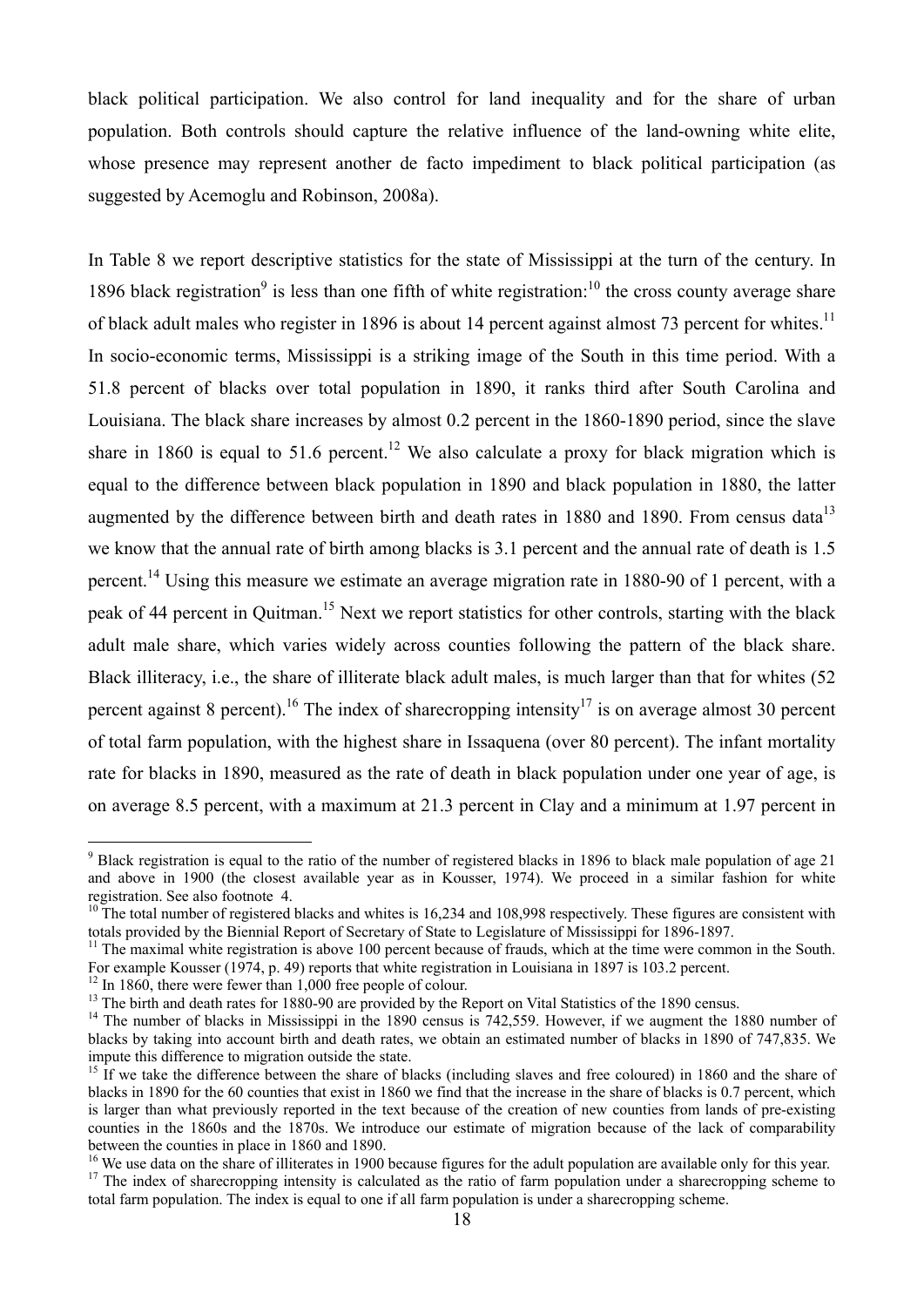Jasper. Land inequality<sup>18</sup> and the share of urban population (both as of 1890) also vary significantly.

| <b>Variable</b>                               | Obs. | <b>Mean</b> | Std. Dev. | Min      | <b>Max</b> |
|-----------------------------------------------|------|-------------|-----------|----------|------------|
|                                               |      |             |           |          |            |
| White Registration 1896                       | 75   | 0.725       | 0.168     | 0.344    | 1.073      |
| <b>Black Registration 1896</b>                | 75   | 0.143       | 0.126     | 0.007    | 0.538      |
| <b>Blacks over Population 1890</b>            | 76   | 0.518       | 0.227     | 0.084    | 0.940      |
| Slaves over Population 1860                   | 60   | 0.516       | 0.209     | 0.122    | 0.925      |
| Black Migration 1880-90                       | 74   | 0.010       | 0.124     | $-0.267$ | 0.442      |
| <b>Black Adult Males over Population 1896</b> | 75   | 0.203       | 0.091     | 0.035    | 0.386      |
| Sharecropping Intensity 1890                  | 74   | 0.294       | 0.153     | 0.014    | 0.812      |
| <b>Black Illiteracy 1900</b>                  | 75   | 0.523       | 0.0715    | 0.208    | 0.660      |
| White Illiteracy 1900                         | 75   | 0.077       | 0.041     | 0.008    | 0.201      |
| <b>Black Infant Mortality 1880</b>            | 74   | 0.849       | 0.331     | 0.197    | 2.128      |
| Land Inequality 1890                          | 76   | 1.328       | 0.572     | 0.611    | 4.737      |
| Urban Density 1890                            | 76   | 0.033       | 0.088     | $\theta$ | 0.403      |
| Jackson Dummy                                 | 83   | 0.012       | 0.109     | $\theta$ | 1          |
| Mississippi River Delta Dummy                 | 83   | 0.180       | 0.387     | $\theta$ | 1          |
| Distance in Longitude from Jackson            | 82   | 0.988       | 0.0088    | 0.970    | 1.004      |
| Distance in Latitude from Jackson             | 82   | 0.930       | 0.037     | 0.872    | 1.003      |

*Table 8: Descriptive Statistics, Mississippi, 1860-1900* 

The descriptive statistics in Table 8 already provide some preliminary evidence about the importance of race as a disfranchisement factor. If we compare the maximal and minimal registration for blacks across counties, we find that registration is highest in Smith (53.8 percent of black adult males), where the share of blacks in only 16 percent and the share of black adult males is similarly low at 6.6 percent, and therefore not large enough to represent a credible threat to white Democrats. At the other extreme we find Noxubee where black registration is equal to 0.7 percent against a share of blacks and of black adult males of 82.7 and 31.2 percent, respectively. The fact that blacks in this county represented a large majority suggests that tougher opposition was necessary in order to keep a white hegemony, as explained by Wharton (1947). At the same time, the difference in registration between these two counties is hardly explained in terms of literacy tests and poll taxes, since large variations in illiteracy and wealth are absent (black illiteracy in Smith is 54 percent and in Noxubee 66 percent, i.e., both above the mean).

In Table 9 we regress variables for white and black registration on our de jure and de facto controls. In Model 1 we start with a basic model of black registration in which we only include de jure controls, i.e., black illiteracy for the effect of the literacy test and sharecropping intensity, black

<sup>&</sup>lt;sup>18</sup> To compute land inequality we use the Generalized Entropy Index  $(a=1)$ .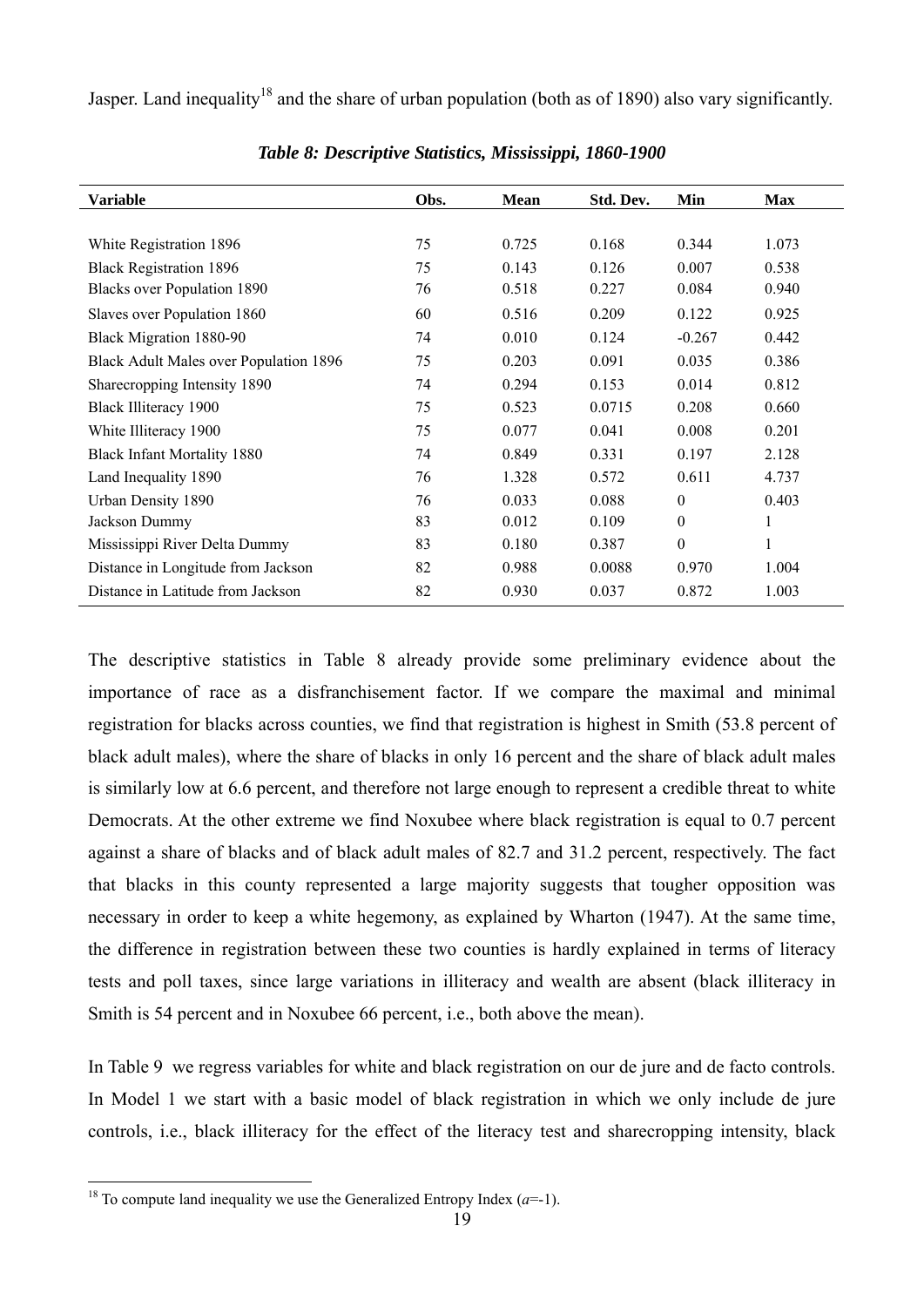migration, and black infant mortality for the effect of the poll tax. The only significant proxy is sharecropping intensity: its negative coefficient confirms the hypothesis that counties where cash availability is lower should exhibit lower black registration. While the signs of the coefficients of the other proxies always point to the expected direction, none of them is significant.

In Model 2 we add our main control for de facto power, i.e., the share of black adult males. The effect of race turns to be significant at a 1 percent level, with a decrease in registration of 1.11 per a one percent increase in the black adult male share.<sup>19</sup> At the same time, the coefficient of sharecropping intensity turns positive and barely significant at a 10 percent level, while black migration is associated with higher registration. Similar results (which we do not report for brevity) are be obtained by replacing the black adult male share with the slave share in 1860. The correlation between the two variables is 0.95 but using the latter would reduce the sample to only 60 observations.

In Model 3 we enter two proxies for the de facto power of white elites, land inequality and the urban density. The former does display a significantly negative effect on black registration with a reduction of black registration by almost 0.05 per a standard deviation, while the latter is not significant. Nevertheless, the effect of race as captured by the black adult male share is hardly diminished, while sharecropping intensity is no longer significant and migration remains so only at a 5 percent level.

Finally in Model 4 to control for omitted variables bias we also include a set of geographical variables (see Table 8 for summary statistics). Namely, we include a dummy for Jackson, the state capital, because in this county Republicans had a strong organization. We also control for distance from Jackson (both in latitude and longitude). A dummy for counties on the Mississippi River Delta is meant to capture its particular characteristics (agricultural plains with the largest black shares and land inequality).<sup>20</sup> The Jackson dummy exerts a positive but marginally significant influence, while the longitudinal distance from the capital decrease black registration. Apart from that, the de facto proxies for race and land inequality are now the only significant regressors, while proxies for de jure constraints never seems to matter.

<sup>&</sup>lt;sup>19</sup> We check for non-linearities by entering the squared term of the variable, which however is never significant.<br><sup>20</sup> Irwin and O'Brien (2001) analyze the evolution of the agricultural system in the Mississippi-Yazoo D 1910.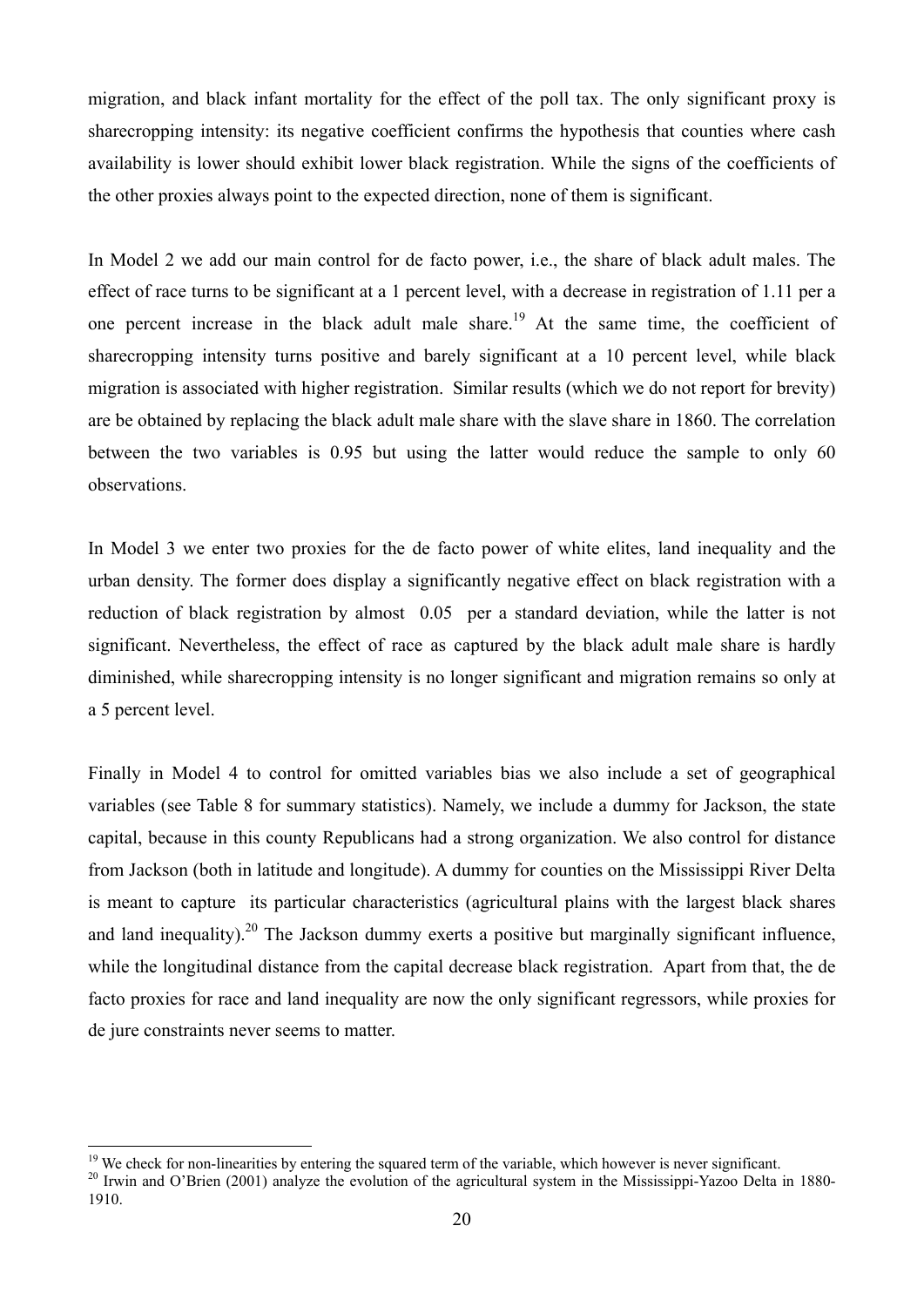| <b>Dependent Variable: Registration per Race 1896</b> |              |              |              |              |              |
|-------------------------------------------------------|--------------|--------------|--------------|--------------|--------------|
|                                                       | Model 1      | Model 2      | Model 3      | Model 4      | Model 5      |
| Estimation Method: OLS                                | Blk Registr. | Blk Registr. | Blk Registr. | Blk Registr. | Wht Registr. |
|                                                       |              |              |              |              |              |
| Black Adult Male Share 1896                           |              | $-1.110***$  | $-1.038***$  | $-1.184***$  | $-0.163$     |
|                                                       |              | (0.139)      | (0.133)      | (0.189)      | (0.401)      |
| <b>Black Illiteracy 1900</b>                          | $-0.152$     | 0.158        | 0.00983      | $-0.0489$    |              |
|                                                       | (0.175)      | (0.124)      | (0.137)      | (0.154)      |              |
| Sharecropping Intensity 1890                          | $-0.289***$  | 0.0989*      | 0.0294       | $-0.0561$    | 0.199        |
|                                                       | (0.0890)     | (0.0588)     | (0.0661)     | (0.0957)     | (0.216)      |
| Black Migration 1880-90                               | $-0.137$     | $0.194***$   | $0.155**$    | 0.111        |              |
|                                                       | (0.0884)     | (0.0644)     | (0.0657)     | (0.0728)     |              |
| <b>Black Infant Mortality 1890</b>                    | $-0.730$     | $-0.0177$    | $-0.0422$    | 0.261        |              |
|                                                       | (0.619)      | (0.412)      | (0.407)      | (0.423)      |              |
| Land Inequality 1890                                  |              |              | $-0.0486***$ | $-0.0560**$  | $-0.0656*$   |
|                                                       |              |              | (0.0177)     | (0.0234)     | (0.0372)     |
| Urban Density (log) 1890                              |              |              | $-0.106$     | $-0.104$     | $-0.649***$  |
|                                                       |              |              | (0.0740)     | (0.0838)     | (0.196)      |
| Jackson Dummy                                         |              |              |              | $0.0800*$    | $0.232**$    |
|                                                       |              |              |              | (0.0467)     | (0.0893)     |
| Mississippi River Delta Dummy                         |              |              |              | $-0.0172$    | $-0.0675$    |
|                                                       |              |              |              | (0.0254)     | (0.0756)     |
| Distance in Longitude from Jackson                    |              |              |              | $-4.511**$   | 0.122        |
|                                                       |              |              |              | (1.890)      | (3.354)      |
| Distance in Latitude from Jackson                     |              |              |              | $-0.195$     | $-0.187$     |
|                                                       |              |              |              | (0.546)      | (0.942)      |
| White Illiteracy 1900                                 |              |              |              |              | $-0.937$     |
|                                                       |              |              |              |              | (0.726)      |
| Constant                                              | $0.343***$   | $0.257***$   | $0.409***$   | 5.134**      | 0.943        |
|                                                       | (0.104)      | (0.0687)     | (0.100)      | (2.175)      | (4.058)      |
| Observations                                          | 74           | 74           | 74           | 74           | 75           |
| R-Squared                                             | 0.16         | 0.47         | 0.51         | 0.55         | 0.22         |

## *Table 9: Determinants of Voter Registration per Race, Mississippi, 1896*

Robust Standard Errors in parentheses

\*\*\* p<0.01, \*\* p<0.05, \* p<0.1

Overall, the R-squareds (between 0.47 and 0.55 in the three models including the black adult male share) imply that these models can explain a large portion of the variation in black registration, consistently with the idea that blacks were more severely deprived of political power in counties where the share of blacks was larger. On the other hand the effect of factors proxying for the poll tax and the literacy test add no robust explanatory power to our models when race is accounted for. In other words, de facto disfranchisement as captured by race prevails over de jure disfranchisement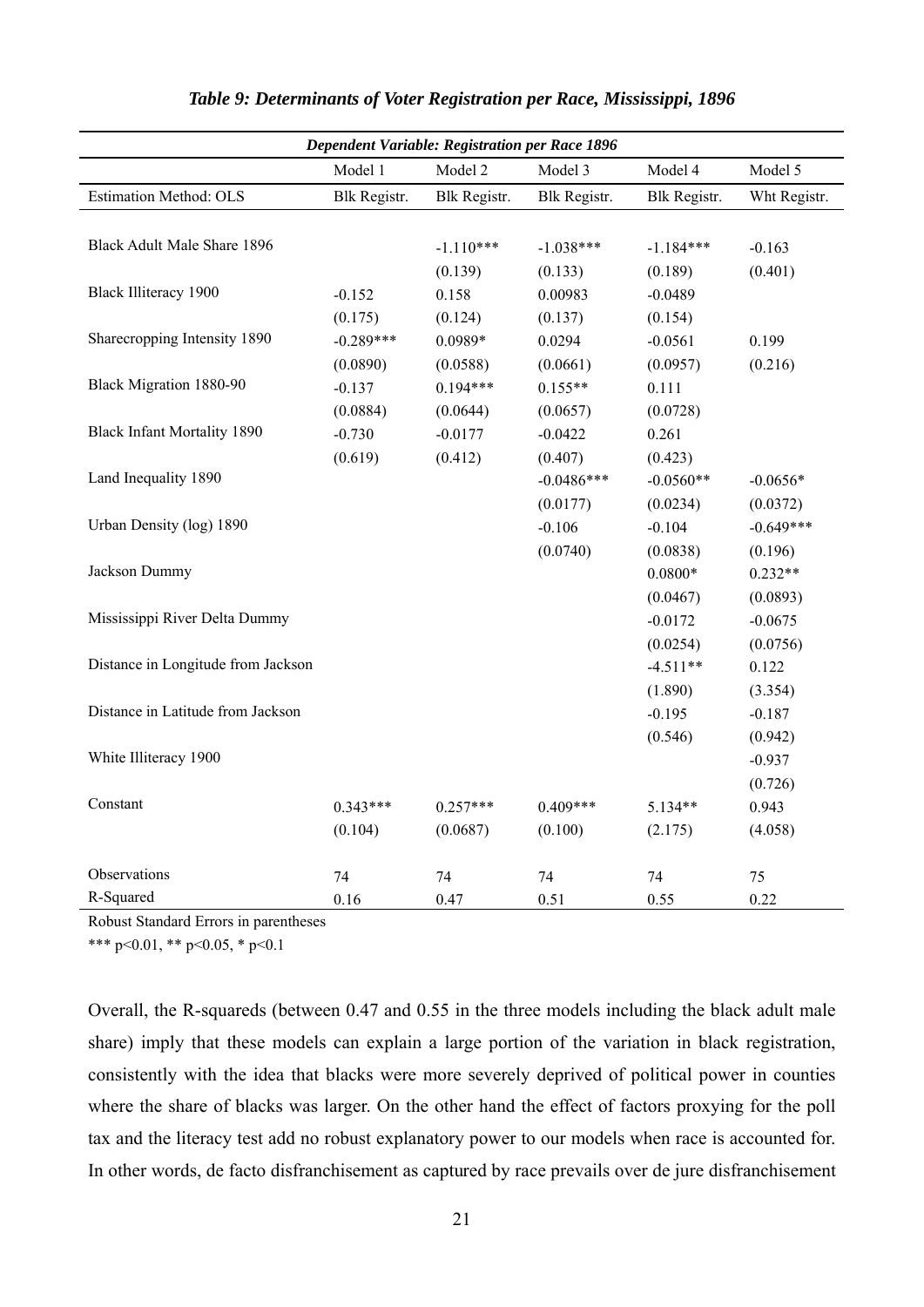as an explanation of black registration. The effect of land inequality is also significant and negative, which suggests that the opposition to blacks' enfranchisement was tougher in counties in which whites represented a strong elite. $^{21}$ 

In Model 5 we replace black registration with white registration as the dependent variable and we find that land inequality exerts a significant negative effect (significant at a 10 percent level) also on white registration. A standard deviation in land inequality decreases white registration by almost 0.07 percent, suggesting that poor whites may also have been affected by the presence of white elites. The Jackson dummy and urban density are the only other significant variables. This lack of significance is likely to be explained by the large proportion of registered whites, close on average to 73 percent and therefore in line with turnout in a full democracy. It is plausible therefore that restrictions introduced with the 1890 constitutions had no effect on the white electorate, as confirmed by the insignificance of the coefficient of white illiteracy.

Since voting and registration may follow spatial patterns (Darmofal, 2006), in Table 10 we repeat the same exercise of Table 9 controlling for spatial correlation across counties, to obtain very similar results. Sharecropping intensity is still significant at a 1 percent level in Model 1, but consistently with simple OLS the variable loses significance in the following models. Land inequality confirms its negative and significant coefficient and the effect of the other controls, starting with that of race, is similar to what emerged from Table  $9<sup>22</sup>$ 

Results in Table 10 are directly comparable with the difference in difference estimates presented in the previous section, where we used turnout as the dependent variable. Both the cross county analysis and the difference in difference approach suggest a marginal and non-robust effect of poll taxes and literacy tests on black registration and voting behavior. On the other hand there is evidence of a strong effect of race, which may have been used as a signalling device. Given that the easiest way to ensure a Democratic victory in the election was to exclude potential voter for Republicans, and given that blacks were likely to vote Republican, race was the simplest characteristic which revealed voting preferences.

<sup>&</sup>lt;sup>21</sup> Alternative GE indices with a different coefficient ( $a=0$ ,  $a=1$ , and  $a=2$ , where a lower *a* puts more weights on the lower tail of the distribution) and a Gini Index are not significant.

 $^{22}$  The Interrogatory Answers also provide cross county information about the 1899 primaries. Analogous regressions using these data, which we do not report for brevity, deliver similar results.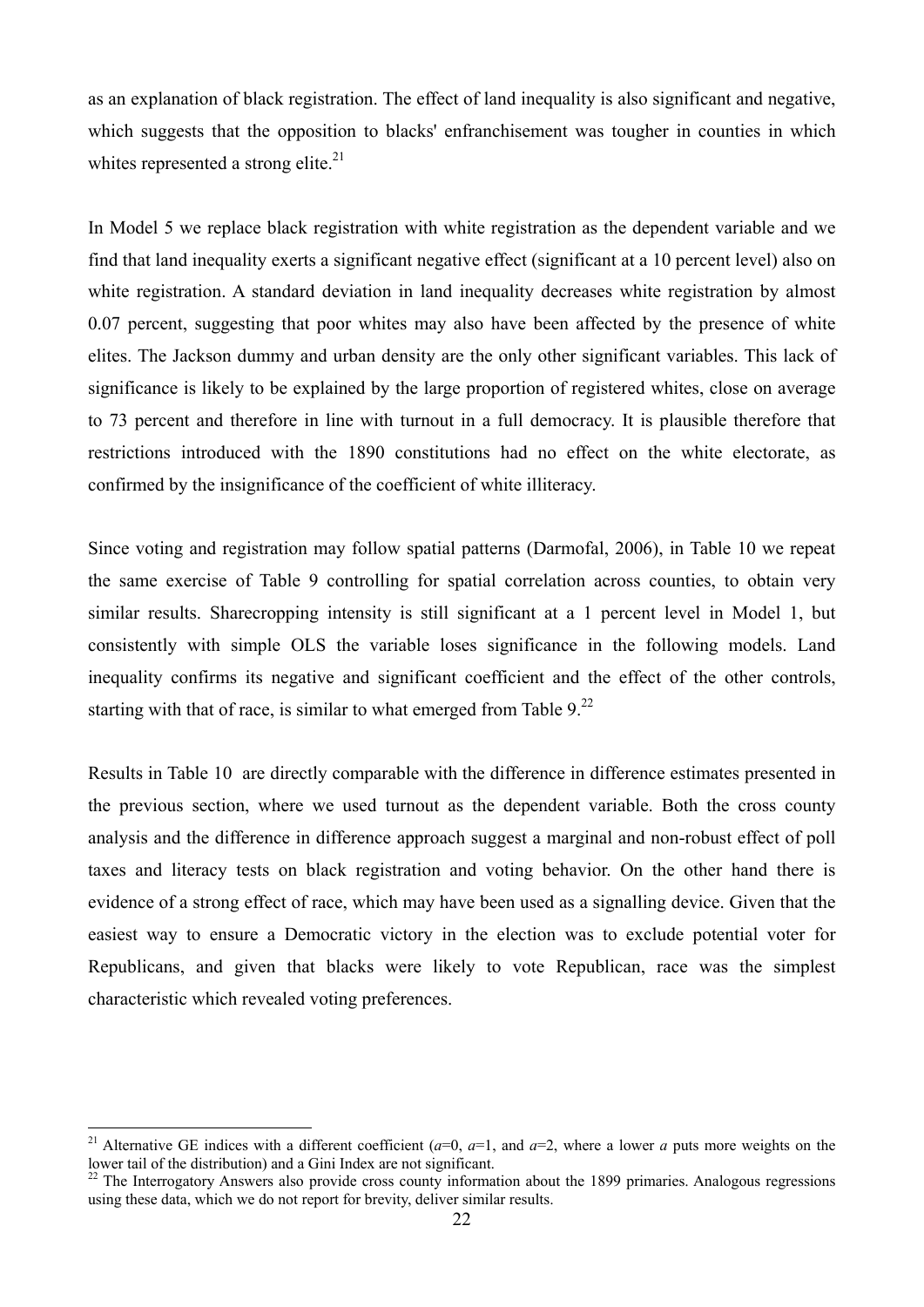|                                       |              |              | <b>Dependent Variable: Registration per Race 1896</b> |              |              |
|---------------------------------------|--------------|--------------|-------------------------------------------------------|--------------|--------------|
|                                       | Model 1      | Model 2      | Model 3                                               | Model 4      | Model 5      |
| <b>Estimation Method: Spatial OLS</b> | Blk Registr. | Blk Registr. | Blk Registr.                                          | Blk Registr. | Wht Registr. |
| <b>Black Adult Male Share 1896</b>    |              | $-1.094***$  | $-0.981***$                                           | $-1.117***$  | $-0.115$     |
|                                       |              | (0.128)      | (0.134)                                               | (0.136)      | (0.382)      |
| <b>Black Illiteracy 1900</b>          | $-0.136$     | 0.171        | 0.0387                                                | $-0.0349$    |              |
|                                       | (0.172)      | (0.123)      | (0.127)                                               | (0.139)      |              |
| Sharecropping Intensity 1890          | $-0.287***$  | 0.0997*      | 0.0142                                                | $-0.148$     | 0.143        |
|                                       | (0.0919)     | (0.0532)     | (0.0633)                                              | (0.0952)     | (0.245)      |
| Black Migration 1880-90               | $-0.118$     | $0.204***$   | $0.157**$                                             | 0.105        |              |
|                                       | (0.101)      | (0.0639)     | (0.0642)                                              | (0.0662)     |              |
| <b>Black Infant Mortality 1890</b>    | $-0.726$     | $-0.0594$    | $-0.271$                                              | 0.0607       |              |
|                                       | (0.590)      | (0.412)      | (0.552)                                               | (0.484)      |              |
| Land Inequality 1890                  |              |              | $-0.0472***$                                          | $-0.0718***$ | $-0.0804*$   |
|                                       |              |              | (0.0157)                                              | (0.0235)     | (0.0471)     |
| Urban Density (log) 1890              |              |              | $-0.111$                                              | $-0.117$     | $-0.669***$  |
|                                       |              |              | (0.0742)                                              | (0.0861)     | (0.200)      |
| Jackson Dummy                         |              |              |                                                       | 0.0674       | $0.220***$   |
|                                       |              |              |                                                       | (0.0411)     | (0.0809)     |
| Mississippi River Delta Dummy         |              |              |                                                       | $-0.00674$   | $-0.0840$    |
|                                       |              |              |                                                       | (0.0227)     | (0.0787)     |
| Distance in Longitude from Jackson    |              |              |                                                       | $-4.420***$  | $-0.146$     |
|                                       |              |              |                                                       | (1.338)      | (2.845)      |
| Distance in Latitude from Jackson     |              |              |                                                       | $-0.221$     | $-0.138$     |
|                                       |              |              |                                                       | (0.377)      | (0.761)      |
| White Illiteracy 1900                 |              |              |                                                       |              | $-1.171$     |
|                                       |              |              |                                                       |              | (0.978)      |
| Constant                              | $0.331***$   | $0.249***$   | $0.395***$                                            | $5.103***$   | 1.213        |
|                                       | (0.108)      | (0.0653)     | (0.0864)                                              | (1.573)      | (3.445)      |
| Spatial Correlation                   | 0.328        | $-0.601$     | $-1.095$                                              | $-3.559**$   | $-0.962$     |
|                                       | (0.593)      | (0.992)      | (1.426)                                               | (1.697)      | (2.249)      |
| Observations                          | 74           | 74           | 74                                                    | 74           | 75           |
| Variance Ratio                        | 0.16         | 0.45         | 0.47                                                  | 0.54         | 0.25         |

Robust Standard Errors in parentheses

\*\*\* p<0.01, \*\* p<0.05, \* p<0.1

To sum up, our results imply that the formal legal institutions introduced with the Restoration were associated with a decrease in black political participation but they did not alter the balance of political power and rather formalized a status quo produced by other factors reflecting the de facto power of the white elite. Their introduction can be justified as an effort to substitute legal for extorted political control and to ensure the maintenance of white supremacy even in the face of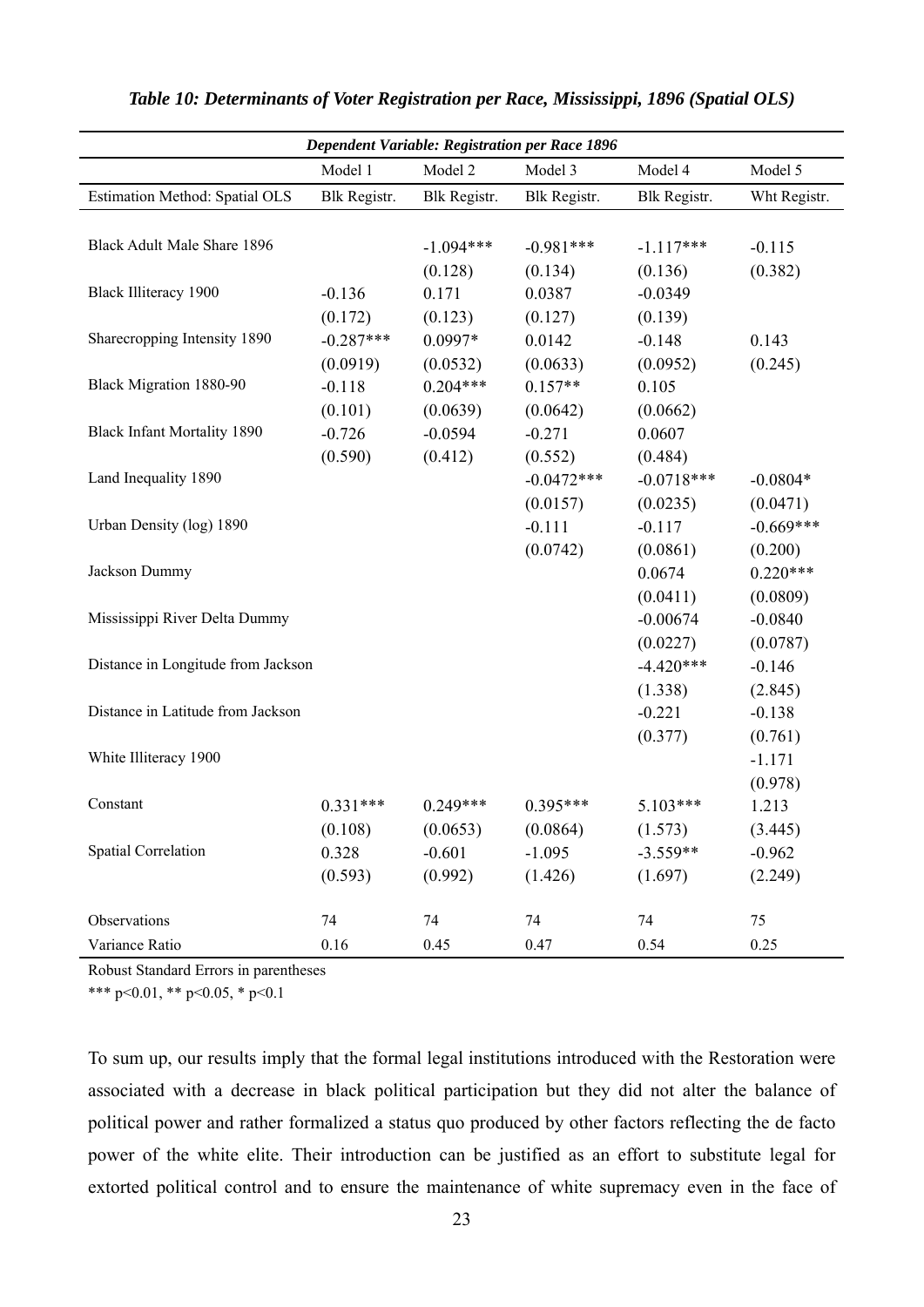economic and social transformation that may alter de facto power in the future. Although Wharton (1947) concludes his work on the conditions of blacks in Mississippi in the 1865-1890 period by asserting that by 1890 a transition from slavery to a caste system had been completed, and despite the fact that Mississippi did represent an extreme situation of extraordinary violence and discrimination, still even in this state the white elites had some reason to worry about the future. Indeed in 1888 the Republicans had almost managed to pass through Congress the Lodge Election Bill, which would have extended federal supervision of registration and voting and made fraud and intimidation more difficult even in Mississippi. Moreover, there was also evidence of progressive erosion of local Democratic power (see Kousser, 1974).

#### *6. Disfranchisement and Economic Policies*

Once having established the relative importance of de facto vs. de jure disfranchisement factors in explaining voting outcomes, in this section we turn our attention to a related but distinct question, namely what is the effect of voting restrictions on actual economic policy outcomes. In other words, we now seek to establish whether voting behavior ultimately does matter in economic terms, as predicted by distributive politics models. The available literature on this topic has never exploited the variation in electoral data in order to investigate this issue.<sup>23</sup> Here we focus on two outcomes, education policy and economic inequality.<sup>24</sup>

We can test the relationship between voting and education by merging the data on the 1896 presidential election with cross county data on educational outcomes. Section 207 of the 1915 constitution of Mississippi cites: "*Separate schools should be maintained for children of the white and colored races.*" The importance of the discriminatory provision of schooling between races in the South and its consequences in terms of education and employment has been exhaustively documented.<sup>25</sup> In this section we add to this literature by investigating whether de jure and de facto disfranchisement may have contributed to the unequal provision of public education in the state of Mississippi.

While cross county data on education outcomes are available for 1917, our data on voter registration refer to 1896. However, by assuming sufficient persistence in the de facto institutions (see Acemoglu and Robinson, 2008a,b) which are responsible for electoral outcomes, we can use

 $23$  See Naidu (2012) and the other references in the literature review.

 $24$  Bertocchi and Dimico (2011) examine the effect of race on current economic performances in Mississippi, while Bertocchi and Dimico (2012, 2010) look at the impact of race on education and inequality, respectively, in the U.S. <sup>25</sup> See Margo (1982, 1990) and the other references in the literature review.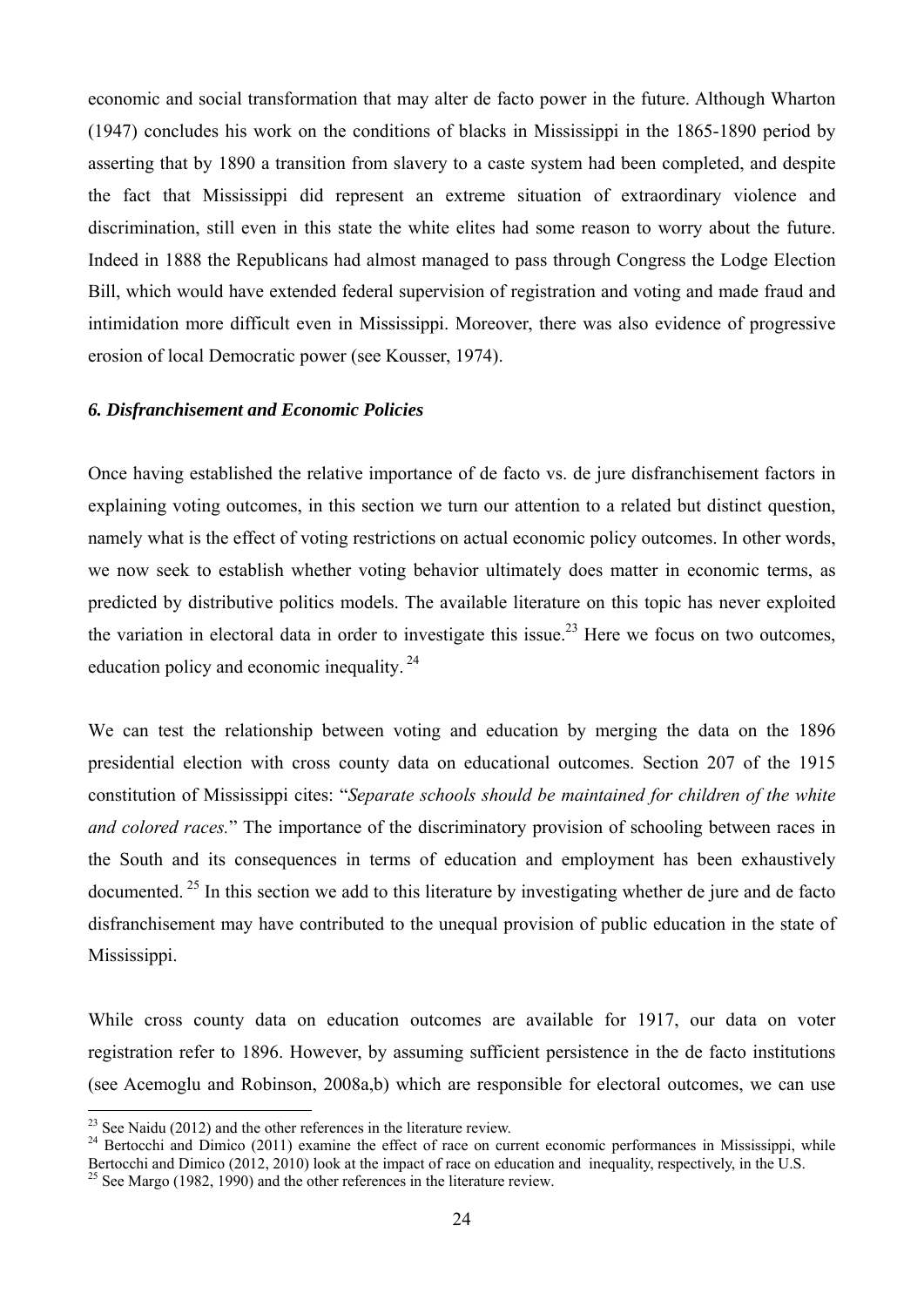1896 registration as a proxy of black disfranchisement throughout the period. Table 11 reports data that illustrate the time evolution of a number of education variables, at the state level, in selected years between 1890 and 1962. Data are provided by the Interrogatory Answers (Section 8). Since 1890 black children of school age in Mississippi have always been much more numerous than white children. On the other hand, the number of teachers per pupil and the salaries of black teachers have always been smaller than those of whites, while education expenditure per black pupil has always been less than expenditure per white pupil.

| <b>Children of School Age</b>          |            |              |  |
|----------------------------------------|------------|--------------|--|
| Year                                   | White      | <b>Black</b> |  |
| 1890                                   | 207,652    | 292,581      |  |
| 1910                                   | 301,548    | 410.089      |  |
| 1929                                   | 379,678    | 493,967      |  |
| 1949                                   | 393,804    | 492,349      |  |
| 1960                                   | 329,215    | 337,871      |  |
| Teacher per Child in Attendance        |            |              |  |
| Year                                   | White      | <b>Black</b> |  |
| 1931-32                                | $23 - 1$   | $34 - 1$     |  |
| 1939-40                                | $25.5 - 1$ | $35.1 - 1$   |  |
| 1951-52                                | $26 - 1$   | $34 - 1$     |  |
| 1961-62                                | $23 - 1$   | $28.5 - 1$   |  |
| <b>Yearly Teacher Salaries</b>         |            |              |  |
| Year                                   | White      | <b>Black</b> |  |
| $1941 - 42$                            | \$735.38   | \$232.93     |  |
| $1949 - 50$                            | \$1,805.69 | \$710.56     |  |
| $1953 - 54$                            | \$2,175.55 | \$1,244.68   |  |
| $1961 - 62$                            | \$3,742.39 | \$3,236.75   |  |
| <b>Education Expenditure per Pupil</b> |            |              |  |
| Year                                   | White      | <b>Black</b> |  |
| $1900 - 01$                            | \$8.20     | \$2.67       |  |
| $1929 - 30$                            | \$40.42    | \$7.45       |  |
| $1939 - 40$                            | \$31.23    | \$6.09       |  |
| $1949 - 50$                            | \$75.70    | \$23.83      |  |
| $1956 - 57$                            | \$128.50   | \$78.70      |  |
| $1960 - 61$                            | \$173.42   | \$117.10     |  |

*Table 11: Education Indicators, Mississippi, 1890-1962* 

Using spatial OLS, in Table 12 we look at the relationship between the variation of teachers per pupil ratio for blacks and whites in 191726 and voter registration in 1896, also by race, as a proxy of disfranchisement. Data on black and white teachers are collected from the State Superintendent Report (Bond, 1918) while data on black and white children of school age (6-14) are provided by the Historical Census (Haines et al., 2004). On average in 1917 there are 50.2 black teachers for

 $26$  For the U.S. South over 1870-1920 Naidu (2012) also finds a marginal negative effect of poll taxes and literacy tests on the ratio of black teachers to black pupils.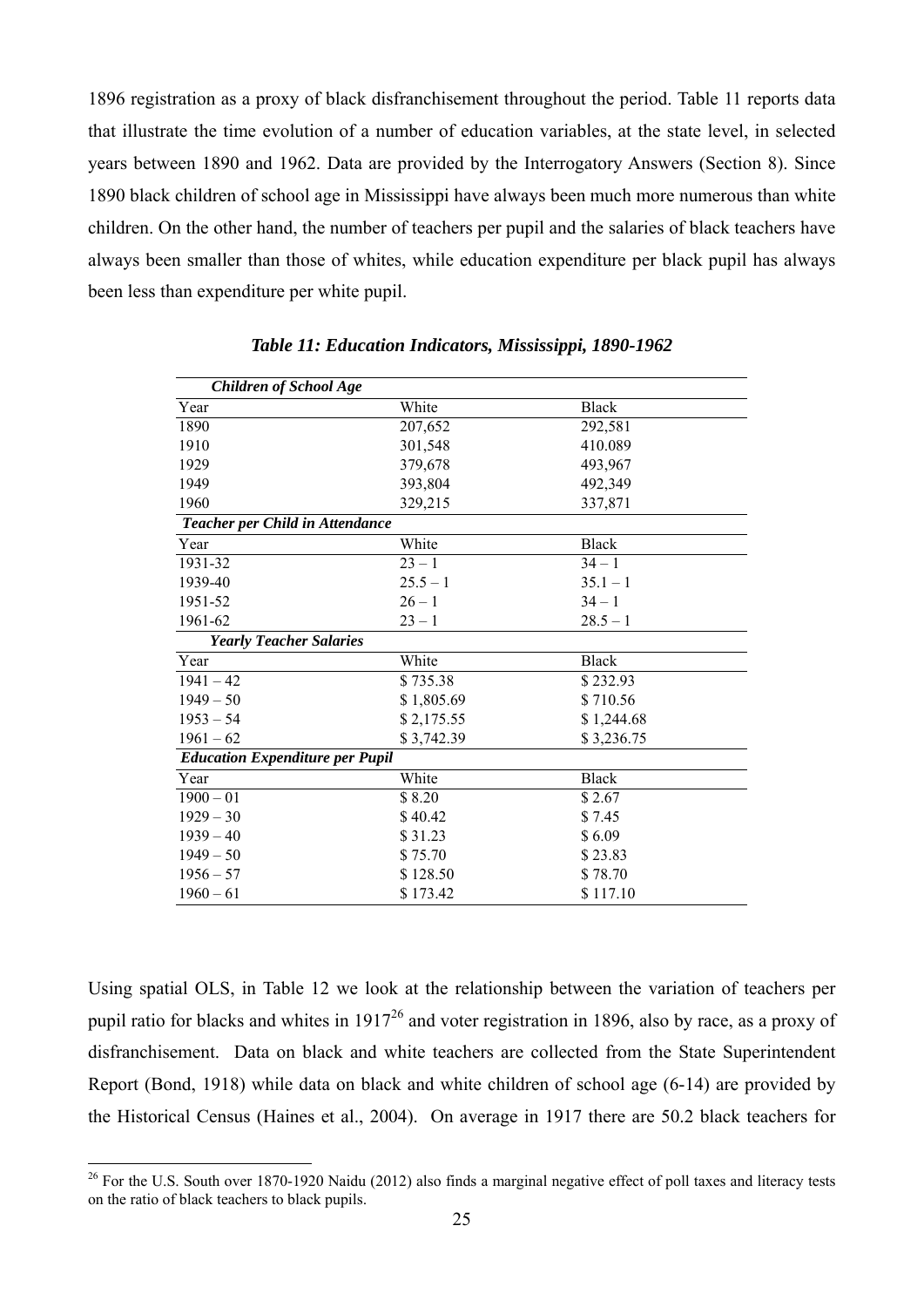5,929.25 black children of school age, while the number of white teachers is 86.5 for 4,325.5 white children.

| <b>Dependent Variable: Black and White Teachers per Pupil 1917</b> |                                |                         |  |  |
|--------------------------------------------------------------------|--------------------------------|-------------------------|--|--|
|                                                                    | Model 1                        | Model 2                 |  |  |
| Estimation Method: Spatial OLS                                     | <b>Blk Teachers/Blk Pupils</b> | Wht Teachers/Wht Pupils |  |  |
|                                                                    |                                |                         |  |  |
| Black Adult Male Share 1910                                        | $-0.00790$                     | $0.0627***$             |  |  |
|                                                                    | (0.00540)                      | (0.0230)                |  |  |
| <b>Black Registration 1896</b>                                     | $0.0175**$                     | 0.0204                  |  |  |
|                                                                    | (0.00741)                      | (0.0145)                |  |  |
| White Registration 1896                                            | $-0.00417$                     | $-0.0116$               |  |  |
|                                                                    | (0.00313)                      | (0.00924)               |  |  |
| <b>Black Illiteracy 1910</b>                                       | 0.00468                        |                         |  |  |
|                                                                    | (0.00945)                      |                         |  |  |
| Land Inequality 1910                                               | $-0.00240**$                   | $-0.00612*$             |  |  |
|                                                                    | (0.00104)                      | (0.00360)               |  |  |
| Urban Density (log) 1890                                           | $-0.000178$                    | $-0.00158***$           |  |  |
|                                                                    | (0.000145)                     | (0.000486)              |  |  |
| Jackson Dummy                                                      | 0.00326                        | 0.0287                  |  |  |
|                                                                    | (0.00471)                      | (0.0189)                |  |  |
| Mississippi River Delta Dummy                                      | 0.00123                        | $-2.65e-05$             |  |  |
|                                                                    | (0.00130)                      | (0.00739)               |  |  |
| Distance in Longitude from Jackson                                 | $0.202***$                     | 0.0884                  |  |  |
|                                                                    | (0.0535)                       | (0.247)                 |  |  |
| Distance in Latitude from Jackson                                  | $0.0331**$                     | 0.0765                  |  |  |
|                                                                    | (0.0143)                       | (0.0629)                |  |  |
| White Illiteracy 1910                                              |                                | $0.197*$                |  |  |
|                                                                    |                                | (0.112)                 |  |  |
| Constant                                                           | $-0.205***$                    | $-0.141$                |  |  |
|                                                                    | (0.0598)                       | (0.283)                 |  |  |
| Spatial Correlation = $0$                                          | $-3.534*$                      | 0.0156                  |  |  |
|                                                                    | (1.847)                        | (0.917)                 |  |  |
|                                                                    |                                |                         |  |  |
| Observations                                                       | 75                             | 75                      |  |  |
| Variance Ratio                                                     | 0.47                           | 0.34                    |  |  |

Robust Standard Errors in parentheses

\*\*\* p<0.01, \*\* p<0.05, \* p<0.1

In order to understand whether this difference is the effect of de jure disfranchisement, or else of race, in Model 1 we regress black teachers per black pupil on the black adult male share in 1910 and black and white registration in 1896. We also enter controls for the historical values of black illiteracy, land inequality, and the urban share, plus the geographical dummies. The number of black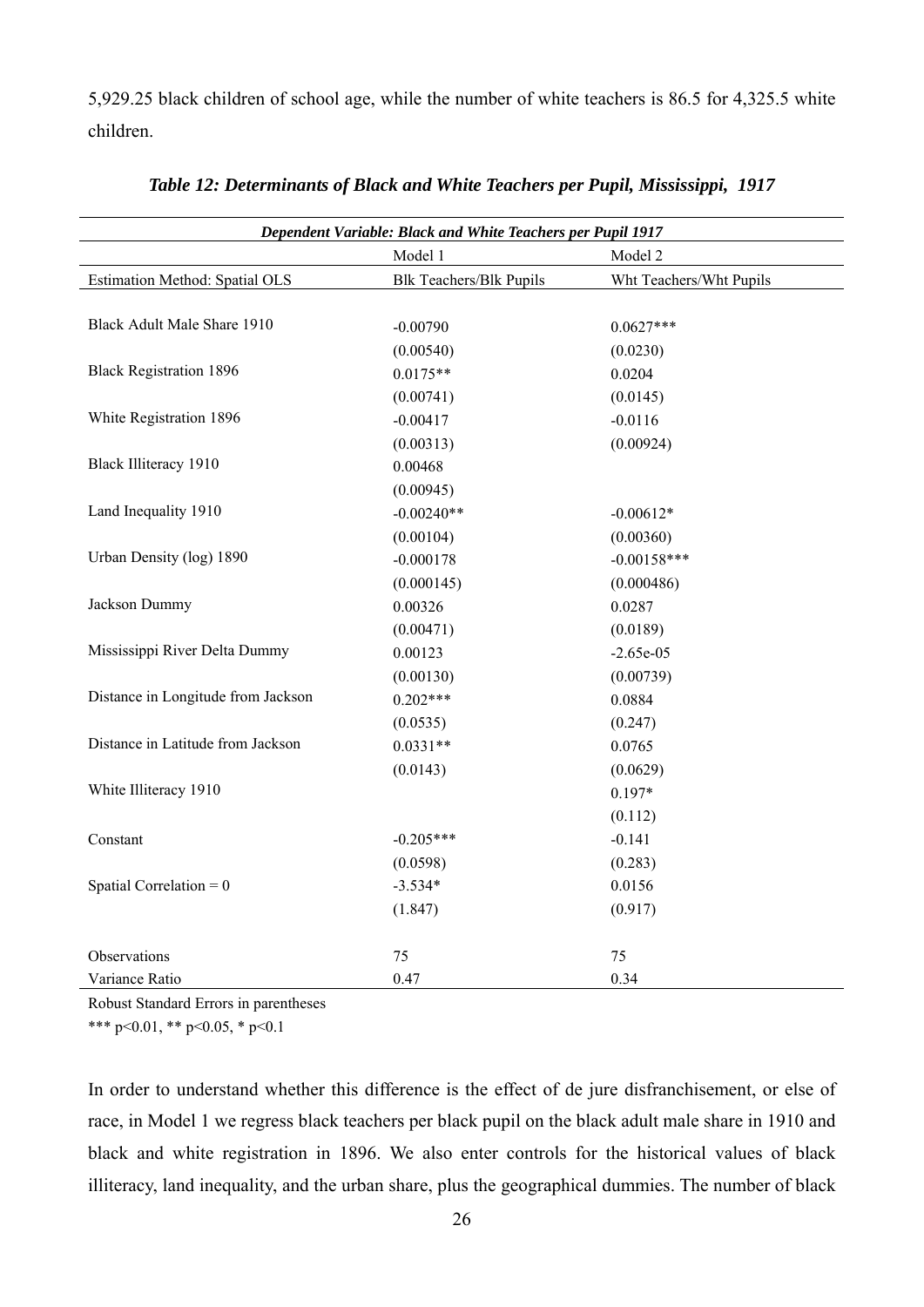teachers per black pupil significantly increases with black registration and decreases with land inequality. At the mean a one percent change in the black registration increases the ratio of teachers to pupils by almost 0.018 which means that the number of teachers increases by almost two teachers per a hundred students.

In Model 2 we look at the ratio of white teachers per white pupils and consistently with Margo (1990) we find that the number of white teachers increases with the share of blacks while voting does not significantly affect white educational inputs. The positive effect of the share of blacks on white teachers occurs because counties used to divert state funds, which were allocated on a per child basis, from blacks to whites. For example in 1939-40 Sunflower county received for education from the state of Mississippi a total of \$73,626, computed on a per child basis. Since 79 percent of the children of school age were black, the amount the county received for black pupils was \$58.165. However, only \$35.564 was spent for black pupils. The remaining \$22.601 was presumably spent on additional schooling for whites. As a result, the amount spent per white pupil was much larger in counties with a higher share of blacks.

Another way to assess the economic impact of voting restrictions is to measure their effect on inequality, which we can proxy for this time period using land inequality (as in Nunn, 2008). In Table 13 we show a significant effect of the variation in voter registration on the Gini index of farms distribution in 1910. This measure of land inequality also increases with its initial level and with white registration, while it decreases with black registration. The share of white adult males, which is used to proxy for the number of potential owners, is not significant, while the share of the urban population is marginally significant.

 To conclude, our results show that political participation matters both for educational policies and inequality, since lower black registration is significantly correlated with lower resources for blacks and higher inequality.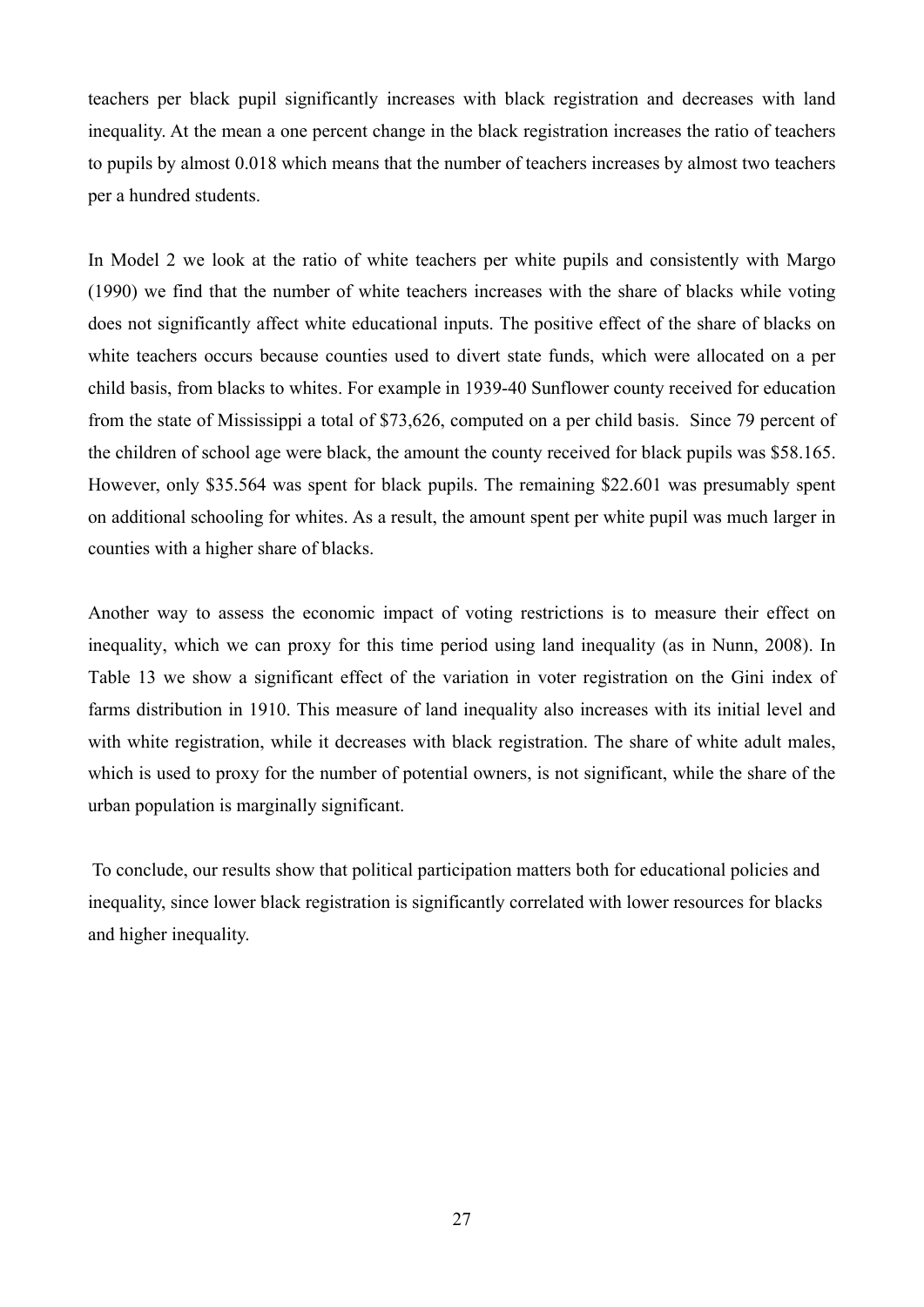| Dependent Variable: Gini Index of Farms Distribution in 1910 |             |  |
|--------------------------------------------------------------|-------------|--|
| Estimation Method: Spatial Correlation                       | Model 1     |  |
|                                                              |             |  |
| <b>Black Registration 1896</b>                               | $-0.0670**$ |  |
|                                                              | (0.0339)    |  |
| White Registration 1896                                      | $0.0750**$  |  |
|                                                              | (0.0296)    |  |
| White Adult Male Share 1910                                  | $0.109**$   |  |
|                                                              | (0.0518)    |  |
| Land Inequality 1890 (Gini Index)                            | $0.222***$  |  |
|                                                              | (0.0791)    |  |
| Urban Density (log) 1890                                     | $0.00418*$  |  |
|                                                              | (0.00242)   |  |
| Jackson Dummy                                                | 0.0180      |  |
|                                                              | (0.0155)    |  |
| Mississippi River Delta Dummy                                | $-0.0400$   |  |
|                                                              | (0.0250)    |  |
| Distance in Longitude from Jackson                           | $-1.864**$  |  |
|                                                              | (0.825)     |  |
| Distance in Latitude from Jackson                            | $0.380***$  |  |
|                                                              | (0.137)     |  |
| Constant                                                     | 1.819**     |  |
|                                                              | (0.881)     |  |
| Spatial Correlation = $0$                                    | $-0.882$    |  |
|                                                              | (2.108)     |  |
|                                                              |             |  |
| Observations                                                 | 75          |  |
| Variance Ratio                                               | 0.49        |  |

Robust Standard Errors in parentheses \*\*\* p<0.01, \*\* p<0.05, \* p<0.1

# *7. Conclusion*

With the aid of previously unexploited information on voter registration in 1896 Mississippi, we have investigated the effects of the voting restrictions introduced in the U.S. South between the end of the nineteenth and the beginning of the twentieth century and shed light on their actual effectiveness.

First, by exploiting the correlation between black registration and total turnout, we employ the 1896 data to impute estimates of black registration before and after the enactment of the 1890 state constitution. We show that black registration in Mississippi declines after the de jure innovations of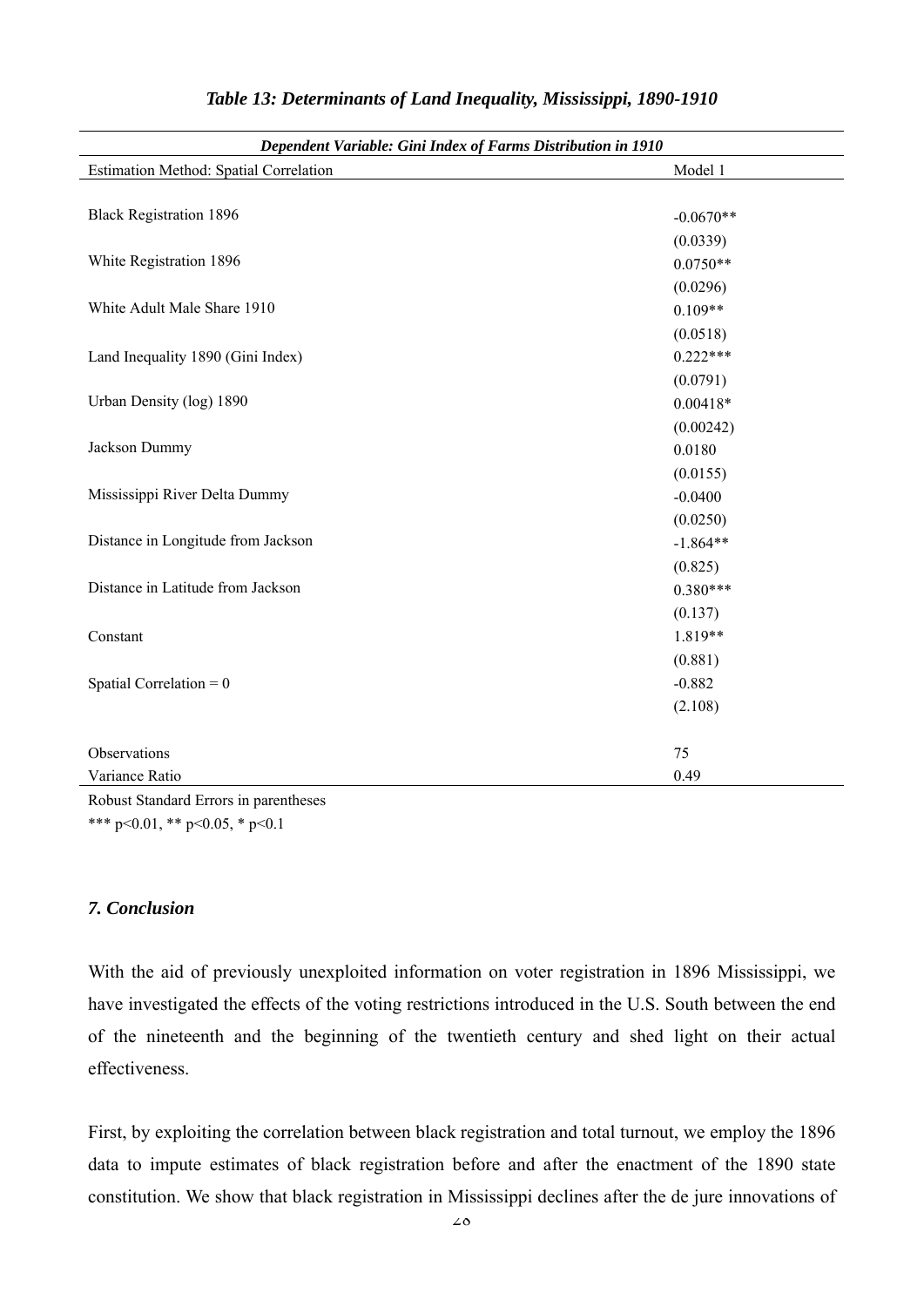1890 but that it is also strongly affected by de facto racial factors captured by the share of blacks. Next, in order to establish a causal effect, we apply a difference in difference approach that indicates a marginal effect of voting restrictions and again a strong influence of race. The fact that the effect of race becomes even stronger after 1890 suggests that the de jure barriers may have served the purpose of institutionalizing a de facto condition of disfranchisement. Further cross county evidence confirms that de facto disfranchisement as captured by race prevails over de jure disfranchisement as an explanation of the observed pattern of black political participation. Finally we provide evidence of an influence of political participation on education policy and inequality.

Our findings contribute not only to the literature on the socio-political history of the Restoration in the U.S. South, but also to a broader current research line on the comparative relevance of de jure and de facto sources of power. The main message of the paper is that the de facto power of the southern white elites prevailed on the voting legislation as a determinant of black political participation. This finding helps to understand why, almost fifty years after the Voting Rights Act, enough "vestiges of discrimination" remain despite the removal of "first generation barriers". This is the motivation for the decision taken by Congress in 2009 to confirm until 2031 the preclearance provision, that is the section of the Act that requires jurisdictions that used poll taxes and literacy tests to obtain federal approval for any changes to their election practices, such as redistricting (The Economist, 2011). In other words, as voting restrictions were not the main driver of black disfranchisement during the Restoration, their de jure reversal was not enough to end racial discrimination.

#### *References*

Acemoglu, D. and Robinson, J.A., The Persistence and Change of Institutions in the Americas, *Southern Economic Journal* 75, 282-299, 2008a.

Acemoglu, D. and Robinson, J.A., Persistence of Power, Elites, and Institutions, *American Economic Review* 98, 267-293, 2008b.

Acemoglu, D. and Robinson, J.A., Why Did the West Extend the Franchise? Democracy, Inequality, and Growth in Historical Perspective, *Quarterly Journal of Economics* 115, 1167-1199, 2000.

Ades, A and Verdier, T., The Rise and Fall of Elites: A Theory of Economic Development and Social Polarization in Rent-Seeking Societies, CEPR Discussion Paper No. 1495, 1996.

Alt, J.E., The Impact of the Voting Rights Act on Black and White Voter Registration in the South, in Davidson, C. and Grofman, B. (eds.), *Quiet Revolution in the South: The Impact of the Voting Rights Act, 1965-1990,* Princeton University Press, 1994.

Baland, J.M. and Robinson, J.A., Land and Power: Theory and Evidence from Chile. *American*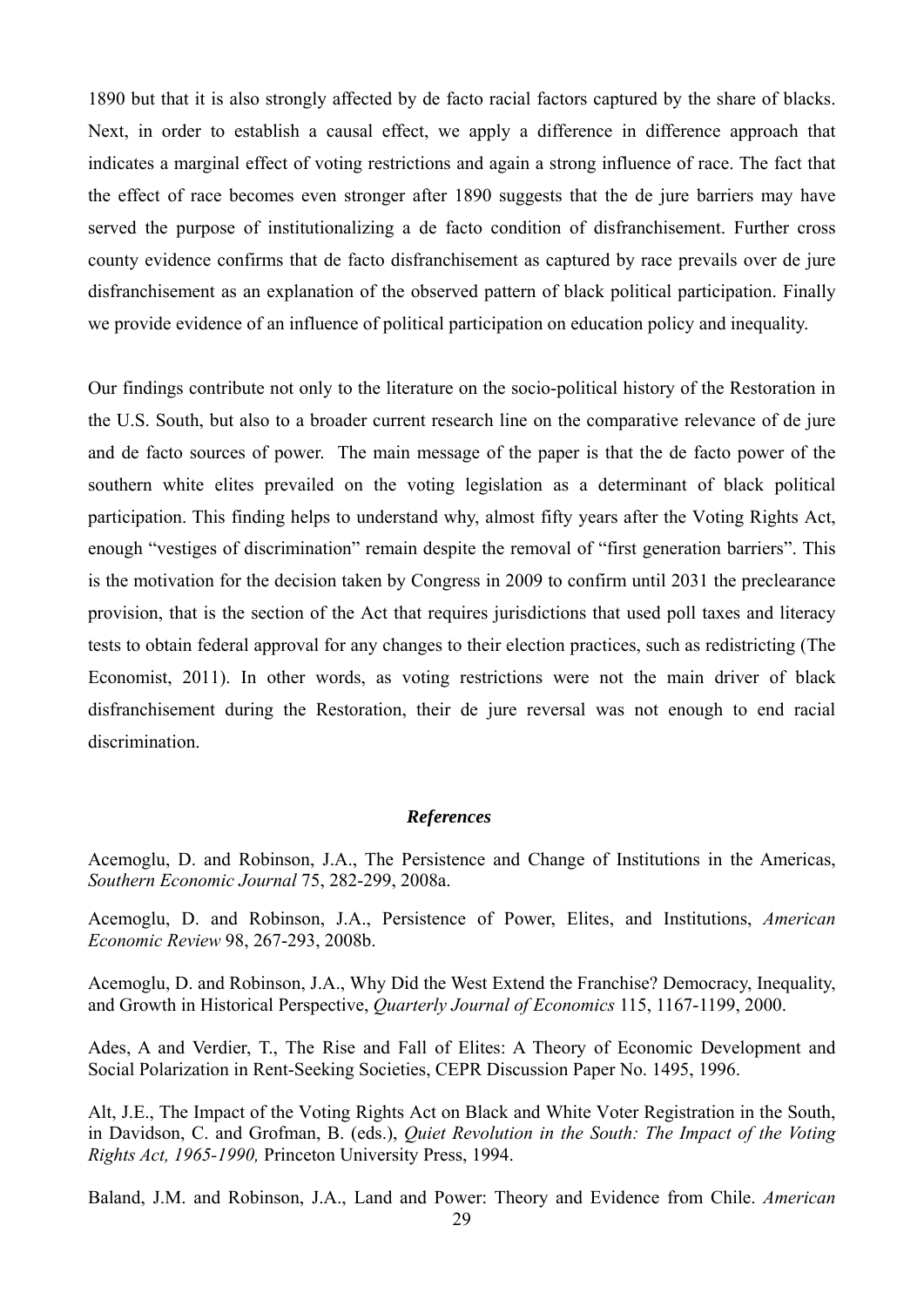*Economic Review* 98, 1737-1765, 2008.

Bertocchi, G. and Dimico, A., 2012, The Racial Gap in Education and the Legacy of Slavery, *Journal of Comparative Economics*, forthcoming.

Bertocchi, G. and Dimico, A., 2011, Race v. Suffrage: The Determinants of Development in Mississippi, CEPR Discussion Paper No. 8589.

Bertocchi, G. and Dimico, A., Slavery, Education, and Inequality, CEPR Discussion Paper No. 8073, 2010.

Besley, T., Persson, T. and Sturm, D.M., Political Competition, Policy and Growth: Theory and Evidence from the United States, *Review of Economic Studies* 77, 1329-1352*,* 2010.

Bond, H.M., *Negro Education in Alabama: A Study of Cotton and Steel*, Associated Publishers, 1939.

Bond, H.M., *The Education of the Negro in the American Social Order,* Prentice-Hall, inc., 1934.

Bond, W.F., *School Laws of the State of Mississippi*, Report of the State Superintendent of Education, 1918.

Bourguignon, F. and Verdier, T., Oligarchy, Democracy, Inequality and Growth, *Journal of Development Economics* 62, 285-314, 2000.

Card, D. and Krueger, B.D., School Quality and Black-White Relative Earnings: A Direct Assessment, *Quarterly Journal of Economics* 107, 151-200, 1992.

Cascio, E.U. and Washington, E., Valuing the Vote: The Redistribution of Voting Rights and State Funds Following the Voting Rights Act of 1965, NBER Working Paper No. 17776, 2012.

Chay, K. and Munshi, K., Black Mobilization After Emancipation: Evidence from Reconstruction and the Great Migration, mimeo, Brown University, 2011.

Clubb, J.M., Flanigan, W.H. and Zingale, N.H., *Electoral Data for Counties in the United States: Presidential and Congressional Races, 1840-1972*, Inter-university Consortium for Political and Social Research, 2006.

Darmofal, D., The Political Geography of Macro-Level Turnout in American Political Development, *Political Geography* 25, 123-15, 2006.

Filer, J.E., Kenny, L.W. and Morton, R.B., Voting Laws, Educational Policies, and Minority Turnout, *Journal of Law and Economics* 34, 371-393, 1991.

Fishback, P.V. and Baskin, J.H., Narrowing the Black-White Gap in Child Literacy in 1910: The Roles of School Inputs and Family Inputs, *Review of Economics and Statistics* 73, 725-728, 1991.

Galor, O., Moav, O. and Vollrath, D., Inequality in Landownership, the Emergence of Human-Capital Promoting Institutions, and the Great Divergence, *Review of Economic Studies* 76, 143-179, 2009.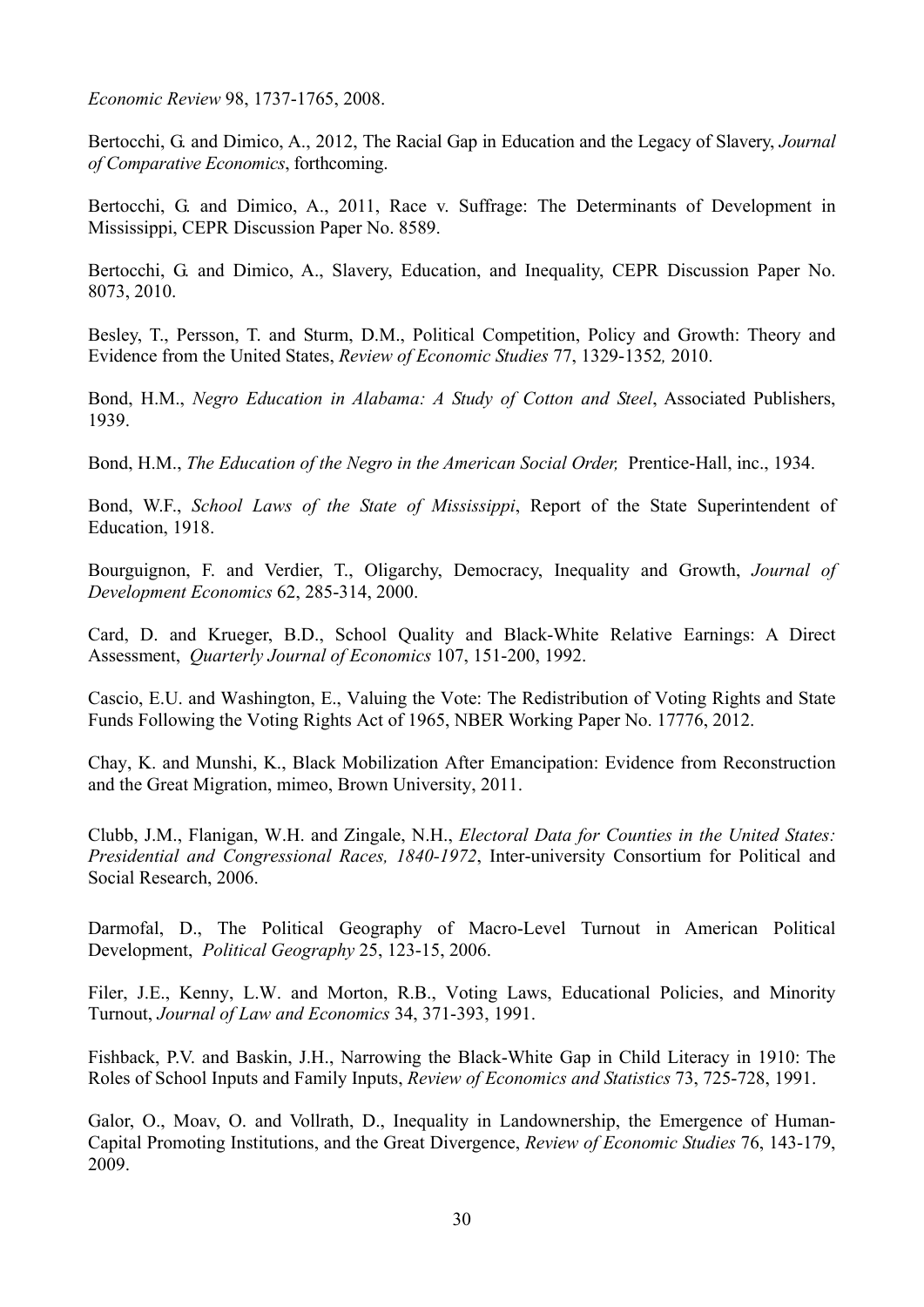Haines, M.R. and the Inter-University Consortium for Political and Social Research, *Historical, Demographic, Economics, and Social Data: The USA, 1790-2000*, ICPSR02896-v2, Colgate University/Inter-university Consortium for Political and Social Research, 2004.

Harris, J.R. and Todaro, M.P., Migration, Unemployment and Development: A Two-Sector Analysis, *American Economic Review* 60, 126–142, 1970.

Husted, T.A. and Kenny, L.W., The Effect of the Expansion of the Voting Franchise On the Size of Government, *Journal of Political Economy* 105, 54-82, 1997.

Irwin, J.R. and O'Brien, A.P., Economic Progress in the Postbellum South? African-American Incomes in the Mississippi Delta, 1880–1910, *Explorations in Economic History* 38**,** 166-180, 2001.

Key, V.O., *Southern Politics in State and Nation*, AA Knopf, 1949.

Kousser, J.M., *The Shaping of Southern Politics: Suffrage Restriction and the Establishment of the One-Party South, 1880-1910,* Yale University Press, 1974.

Kousser, J.M., Ecological Regression and the Analysis of Past Politics, *The Journal of Interdisciplinary History* 4, 237-262, 1973.

Lizzeri, A and Persico, N., Why Did the Elites Extend the Suffrage? Democracy and the Scope Of Government, with an Application to Britain's Age of Reform, *Quarterly Journal of Economics* 119, 707-765, 2004.

Llavador H. and Oxoby, R.J., Partisan Competition, Growth, and the Franchise, *Quarterly Journal of Economics* 120, 1155-1189, 2005.

Margo, R.A, *Race and Schooling in the South, 1880-1950: An Economic History,* University of Chicago Press, 1990.

Margo, R.A, Race Differences in Public School Expenditures: Disfranchisement and School Finance in Louisiana, 1890-1910, *Social Science History* 6, 9-23, 1982.

Naidu, S., Suffrage, Schooling, and Sorting in the Post-Bellum U.S. South, NBER Working Paper No. 18129, 2012.

Nunn, N., Slavery, Inequality, and Economic Development in the Americas: An Examination of the Engerman-Sokoloff Hypothesis, in Helpman, E. (ed.), *Institutions and Economic Performance***,**  Harvard University Press, 2008.

Ogden, F.D., *The Poll Tax in the South,* University of Alabama Press, 1958.

Orazem, P. F., Black-White Differences in Schooling Investment and Human Capital Production in Segregated Schools, *American Economic Review* 77, 714-723, 1987.

Pritchett, J.B., The Burden of Negro Schooling: Tax Incidence and Racial Redistribution in Postbellum North Carolina, *Journal of Economic History* 49, 966-973, 1989.

Redding, K. and James, D.R., Estimating Levels and Modeling Determinants of Black and White Voter Turnout in the South, 1880 to 1912, *Historical Methods* 34, 141-158, 2001.